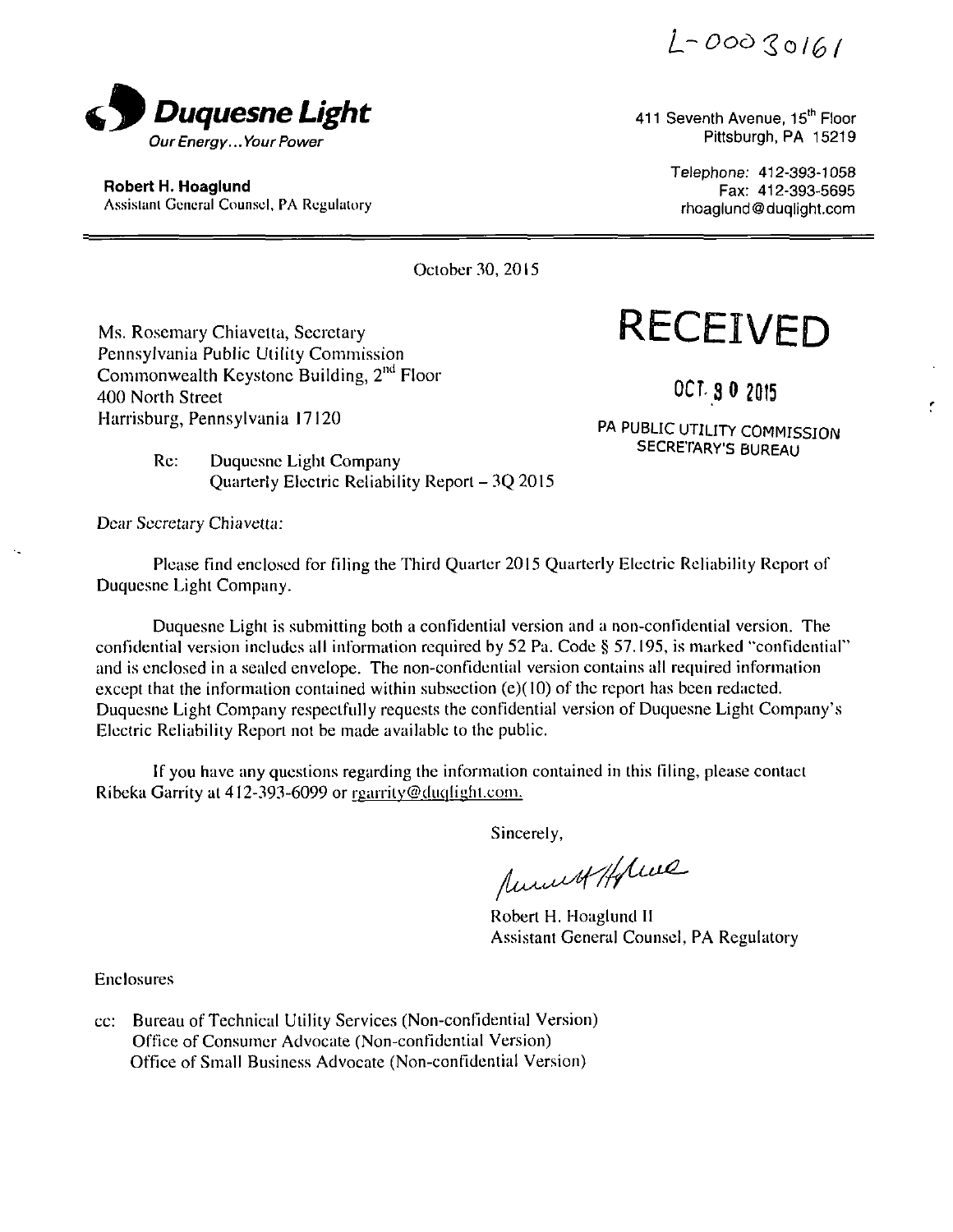

*Duquesne Light Company Third Quarter 2015 Electric Reliability Report to the Pennsylvania Public Utility Commission* 

*October 30,2015*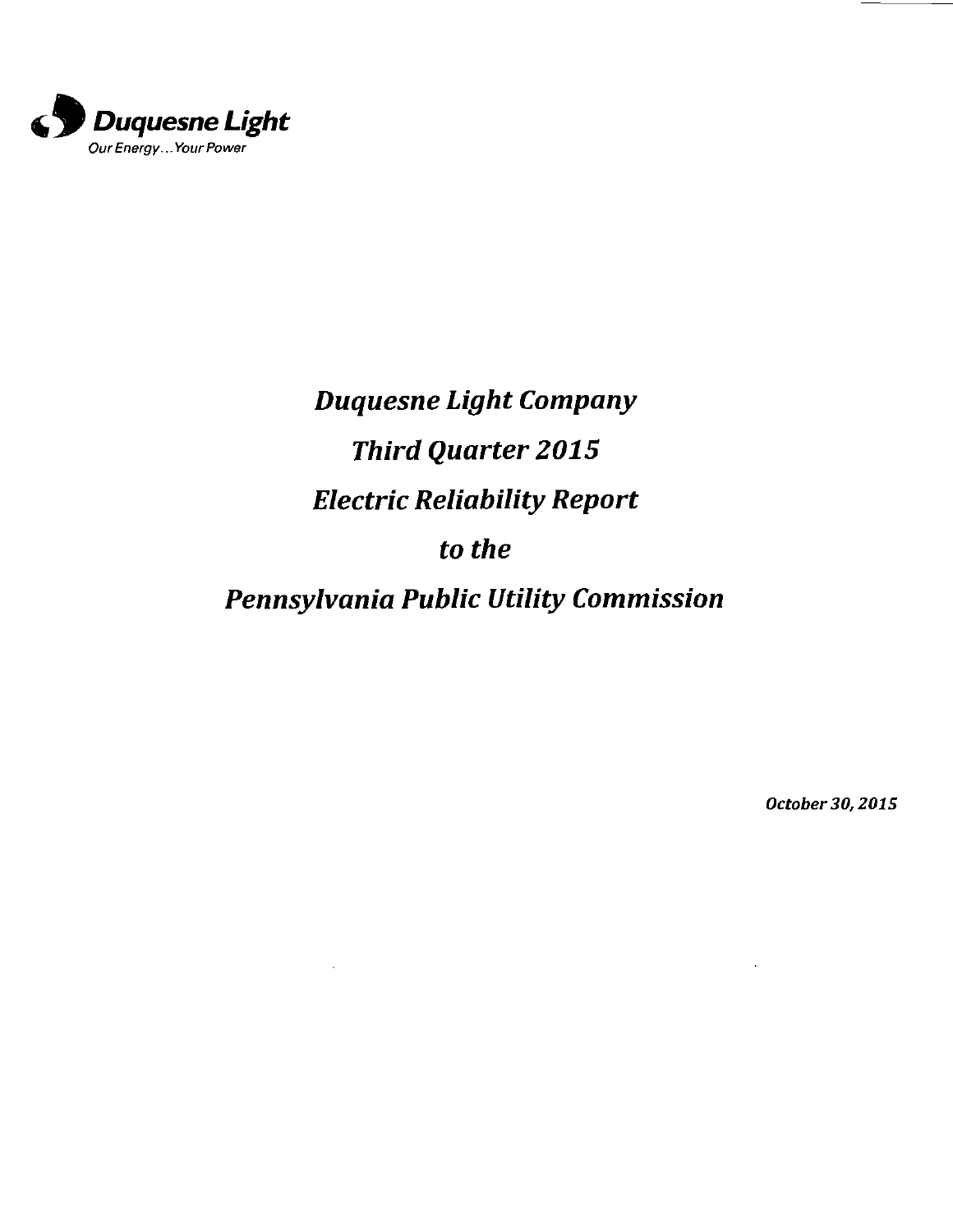# **DUQUESNE LIGHT COMPANY Third Quarter 2015 - Electric Reliability Report**

**Filed October 30, 2015** 

#### **57.195 Reporting Requirements**

#### **(d) (2) The name, title, telephone number and e-mail address of the persons who have knowledge of the matters, and can respond to inquiries.**

Ken Kallis - Senior Manager, Asset Management (412) 393-8613, kkallis@duqliqht.com

Jaime Bachota - Manager, Accounting & Financial Reporting (412) 393-1122, ibachota@duqliqht.com

#### **(e) (1) A description of each major event that occurred during the preceding quarter, including the time and duration of the event, the number of customers affected, the cause of the event and anv modified procedures adopted in order to avoid or minimize the impact of similar events in the future.**

No major events occurred during the third quarter of 2015.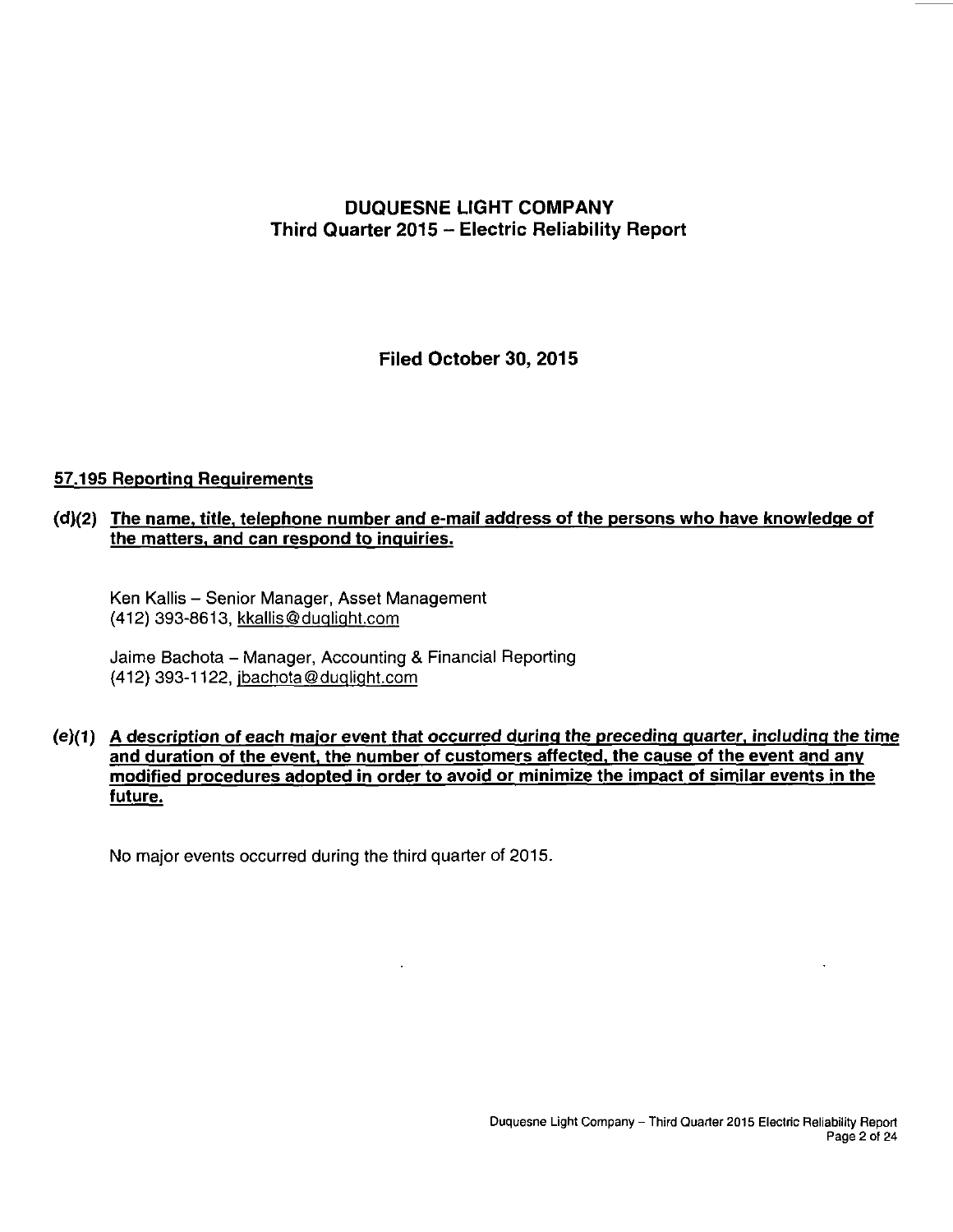**<e)(2) Rolling 12-month reliabilitv index values (SAIFI, CAIDI. SAIDI. and if available, MAIFI) for the electric distribution company's service territory for the preceding quarter. The report shall include the data used in calculating the indices, namely the average number of customers served, the number of sustained customer interruptions, the number of customers affected, and the customer minutes of interruption. If MAIFI values are provided, the report shall also include the number of customer momentary interruptions.** 

# **RELIABILITY BENCHMARKS AND STANDARDS Duquesne Light Company**

#### **System Performance Measures with Major Events Excluded**

| <b>Entire System</b>     |              |              |              |              |  |  |
|--------------------------|--------------|--------------|--------------|--------------|--|--|
|                          | <b>SAIDI</b> | <b>SAIFI</b> | <b>CAIDI</b> | <b>MAIFI</b> |  |  |
| <b>Benchmark</b>         | 126          | 1.17         | 108          | $\star$      |  |  |
| <b>12 Month Standard</b> | 182          | 1.40         | 130          | *            |  |  |
| 2015 3Q (Rolling 12 mo)  | 78           | 0.73         | 107          | ۰            |  |  |

Sufficient information to calculate MAIFI is unavailable.

#### **Formulas used in calculating the indices**

| $SAIF =$  | (Total KVA interrupted) - (KVA impact of major events)<br><b>System Connected KVA</b>                |
|-----------|------------------------------------------------------------------------------------------------------|
| $SAIDI =$ | (Total KVA-minutes interrupted) - (KVA-minute impact of major events)<br><b>System Connected KVA</b> |
| $CA D  =$ | SAIDI/SAIFI                                                                                          |

### **Data used in calculating the indices**

| Total KVA Interrupted for the Period | 5.292,442 KVA           |
|--------------------------------------|-------------------------|
| Total KVA-Minutes Interrupted:       | 564,832,725 KVA-Minutes |
| System Connected Load as of 9/30/15: | 7,203,588 KVA           |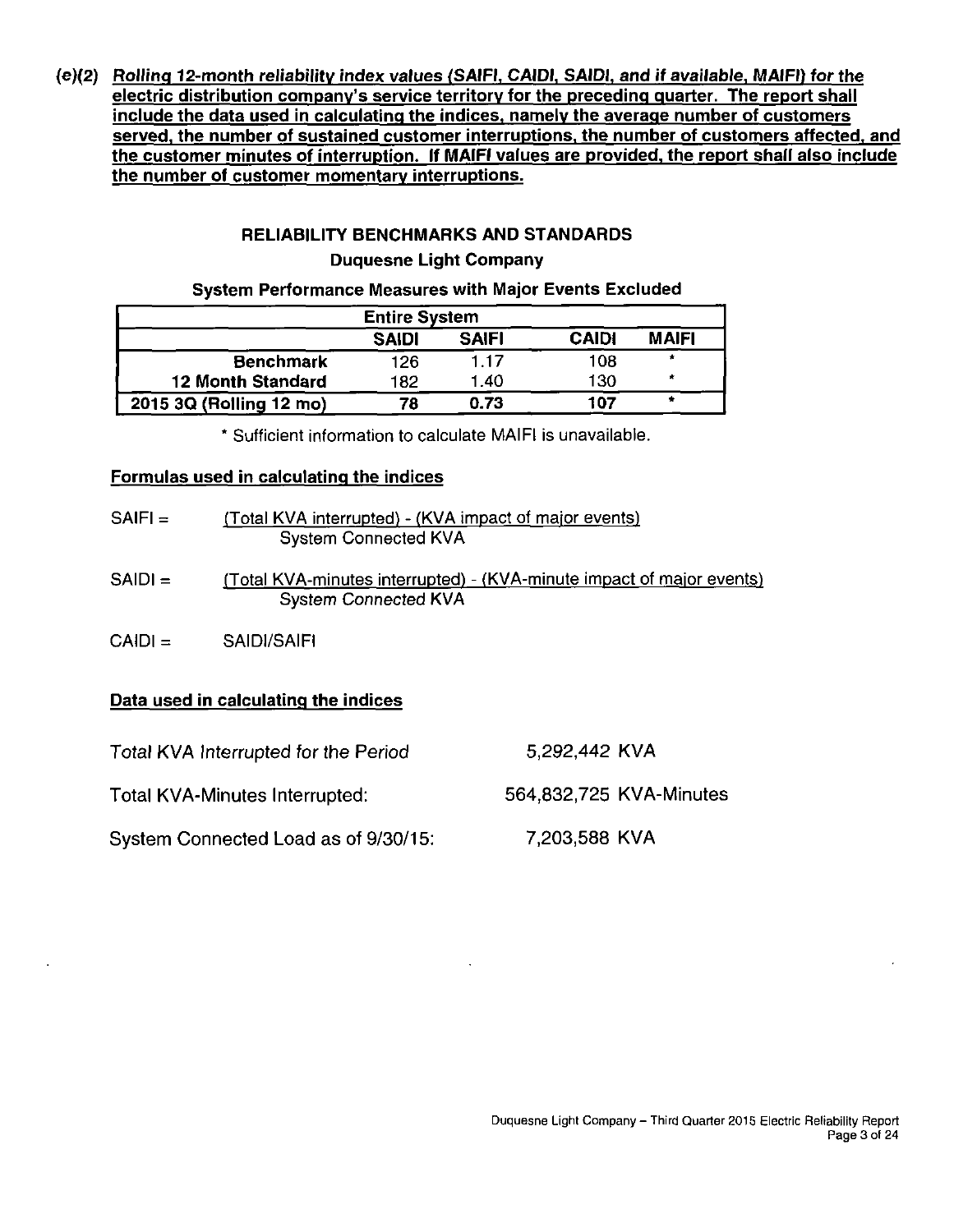#### **(e)(3) Rolling 12-month reliabilitv index values (SAIFI. CAIDI, SAIDI, and if available. MAIFI) and other pertinent information such as customers served, number of interruptions, customer minutes interrupted, number of lockouts, and so forth, for the worst performing 5% of the circuits in the system. An explanation of how the electric distribution companv defines its worst performing circuits shall be included.**

Circuits are evaluated based on a rolling twelve-month count of lockouts of protective devices (circuit breakers, sectionalizers and line reclosers). Circuits that experience four or more lockouts for a device in each quarterly rolling twelve-month period are identified and reported.

The list is ranked first by the number of lockouts, with a secondary sort based on the date of the most recent outage. This places a higher priority on circuits in each group experiencing problems more recently. Circuits that have not seen recent outages fall to a lower priority within the group, but remain on the list for monitoring.

Circuits that appear on the list for more than a year are targeted for remediation based on a review of outage records for root cause problems, field evaluations, and engineering analysis. Project scopes developed as a result of this analysis will be incorporated into the Company's Work Plan for engineering, design and construction.

At the end of each quarter all circuits are reviewed to verify that past remediation efforts are working and to look for new reliability issues that may be developing. Serious new reliability problems are addressed immediately without waiting additional periods to collect information.

This analysis method provides for timely review of circuit performance by in-house staff and it adapts to the dynamic nature of Duquesne's distribution system. The threshold of four lockouts may produce a result greater or less than 5% of the total circuits in Duquesne's system. Reports will be issued on all circuits that violate the four-lockout threshold, even if the total is greater than 5% of the number of circuits on the system. If there are less than 5% of the circuits that violate the four-lockout threshold, then circuits with three lockouts that had the highest KVA-Minutes of outage time during the evaluation period will be added to get the list to 5% of the total circuits in the system.

See Attachment A for table of circuit reliability values and Service Centers associated with each circuit.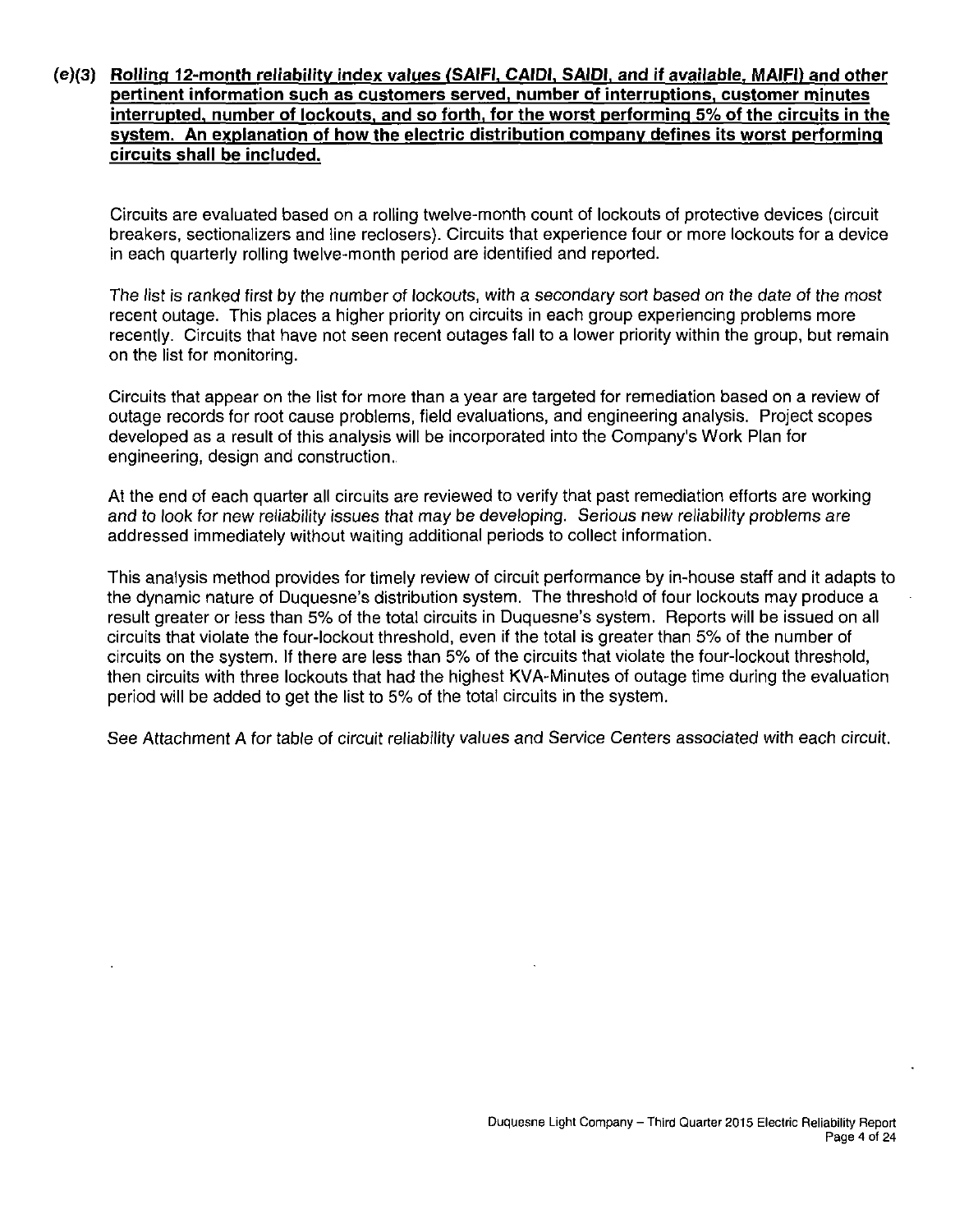# **(e)(4) Specific remedial efforts taken and planned for the worst performing 5% of the circuits as identified in paragraph (3).**

| <b>Rank</b> | <b>Circuit</b> | Name     | <b>Device</b>                   | <b>Service</b><br><b>Center</b> | <b>Remedial Actions Planned or Taken</b>                                                                                                                                                                                                                                                                                                                                                                                                                                                                                                                                                                                                                                                                                                                                                                                                                                                             |
|-------------|----------------|----------|---------------------------------|---------------------------------|------------------------------------------------------------------------------------------------------------------------------------------------------------------------------------------------------------------------------------------------------------------------------------------------------------------------------------------------------------------------------------------------------------------------------------------------------------------------------------------------------------------------------------------------------------------------------------------------------------------------------------------------------------------------------------------------------------------------------------------------------------------------------------------------------------------------------------------------------------------------------------------------------|
| 1           | 4478           | Hiawatha | <b>LOSS OF</b><br><b>SUPPLY</b> | Preble                          | Five total outages:<br>Third Quarter 2015 Outages:<br>One outage was due to a loss of supply.<br>One outage was due to a tree fall-in<br>One outage was due to emergency safety<br>steps needed to protect firefighters.<br>Previous Outages:<br>One outage was due to loss of supply.<br>One was an unplanned operational<br>outage.<br><b>Remedial Actions:</b><br>The Company has installed an IntelliRupter<br>on the overhead conductor side of the sub-<br>transmission circuit feeding Hiawatha<br>Substation to provide Auto Fault-Clearing<br>functionality. This will lessen the impact of<br>tree problems in this heavily wooded section<br>of the circuit by automatically clearing tree<br>faults and rerouting power to customers from<br>the other side of the substation. The<br>installation of the new IntelliRupter was<br>completed at the end of the third quarter of<br>2015. |

 $\Delta \sim 10^4$ 

 $\ddot{\phantom{a}}$ 

# **Third Quarter 2015 Rolling 12 Month Circuit Data**

 $\Delta$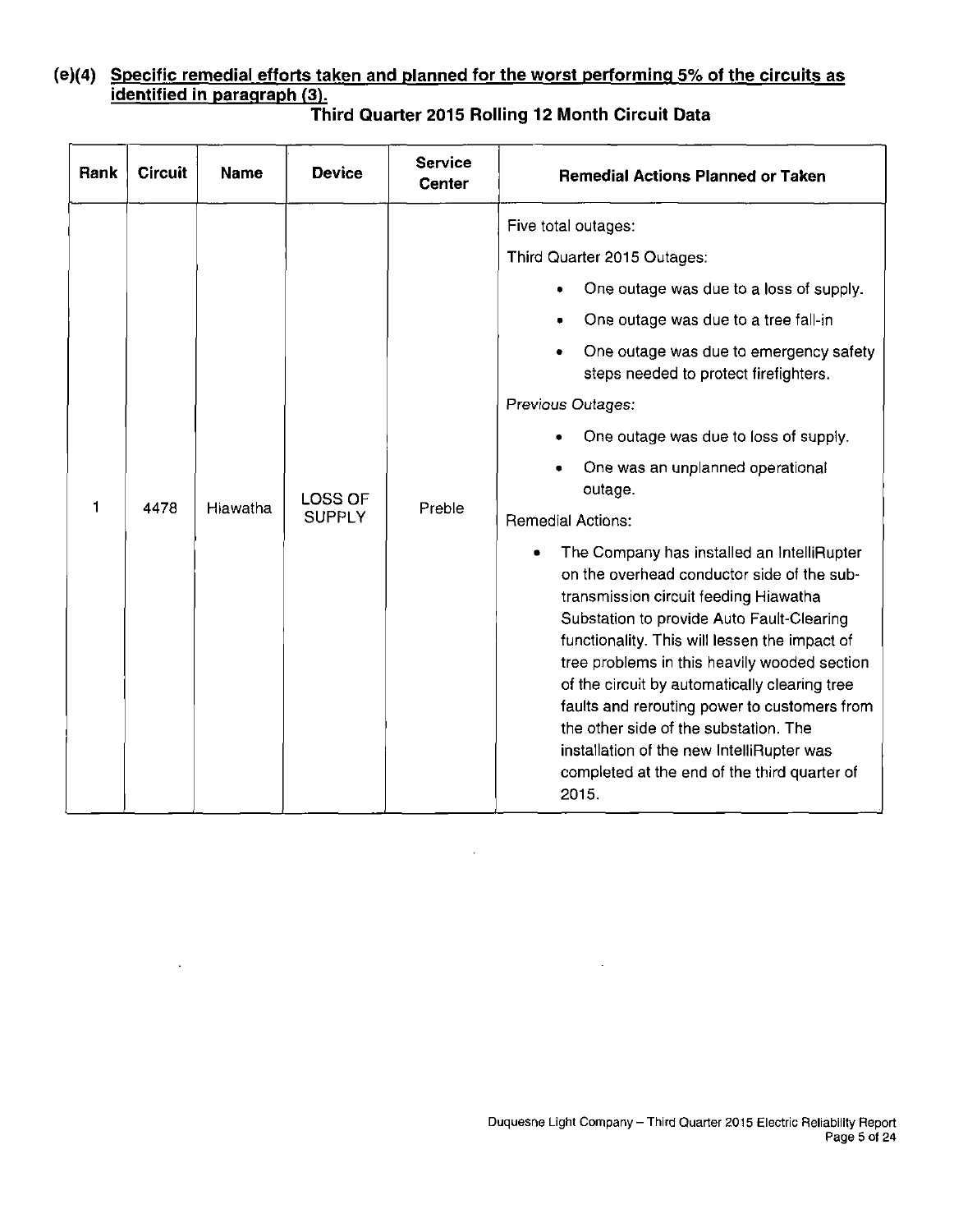| Rank           | <b>Circuit</b> | Name           | <b>Device</b>                   | <b>Service</b><br>Center | <b>Remedial Actions Planned or Taken</b>                                                                                                                                                                                                                                                                                                                                                                                                                                                                                                                         |
|----------------|----------------|----------------|---------------------------------|--------------------------|------------------------------------------------------------------------------------------------------------------------------------------------------------------------------------------------------------------------------------------------------------------------------------------------------------------------------------------------------------------------------------------------------------------------------------------------------------------------------------------------------------------------------------------------------------------|
| $\overline{c}$ | 23710          | Pine<br>Creek  | <b>WA913</b>                    | Edison                   | Five total outages:<br>Third Quarter 2015 Outages:<br>Three outages were due to tree fall-ins.<br>Previous Outages:<br>One outage was due to tree fall-in.<br>One outage was due to a storm.<br><b>Remedial Actions:</b><br>Vegetation Management will investigate<br>the portion of line beyond the device for<br>vegetation-related reliability issues and<br>address conditions of immediate need by<br>the end of the fourth quarter of 2015.                                                                                                                |
| 3              | 4676           | <b>Brierly</b> | <b>LOSS OF</b><br><b>SUPPLY</b> | McKeesport               | Five total outages:<br>Third Quarter 2015 Outages:<br>One outage was due to a cable failure.<br>One outage was due to a vehicle<br>accident.<br>Previous Outages:<br>One outage was due to a tree fall-in.<br>One outage was due to a cable pothead<br>failure.<br>One outage was due to a phase down.<br><b>Remedial Actions:</b><br>The Company's Asset Management<br>۰<br>Department is investigating the feasibility<br>of adding Auto Fault-Clearing to the sub-<br>transmission circuit feeding Brierly<br>Substation to reduce Loss of Supply<br>outages. |

 $\hat{\mathbf{r}}$ 

 $\ddot{\phantom{0}}$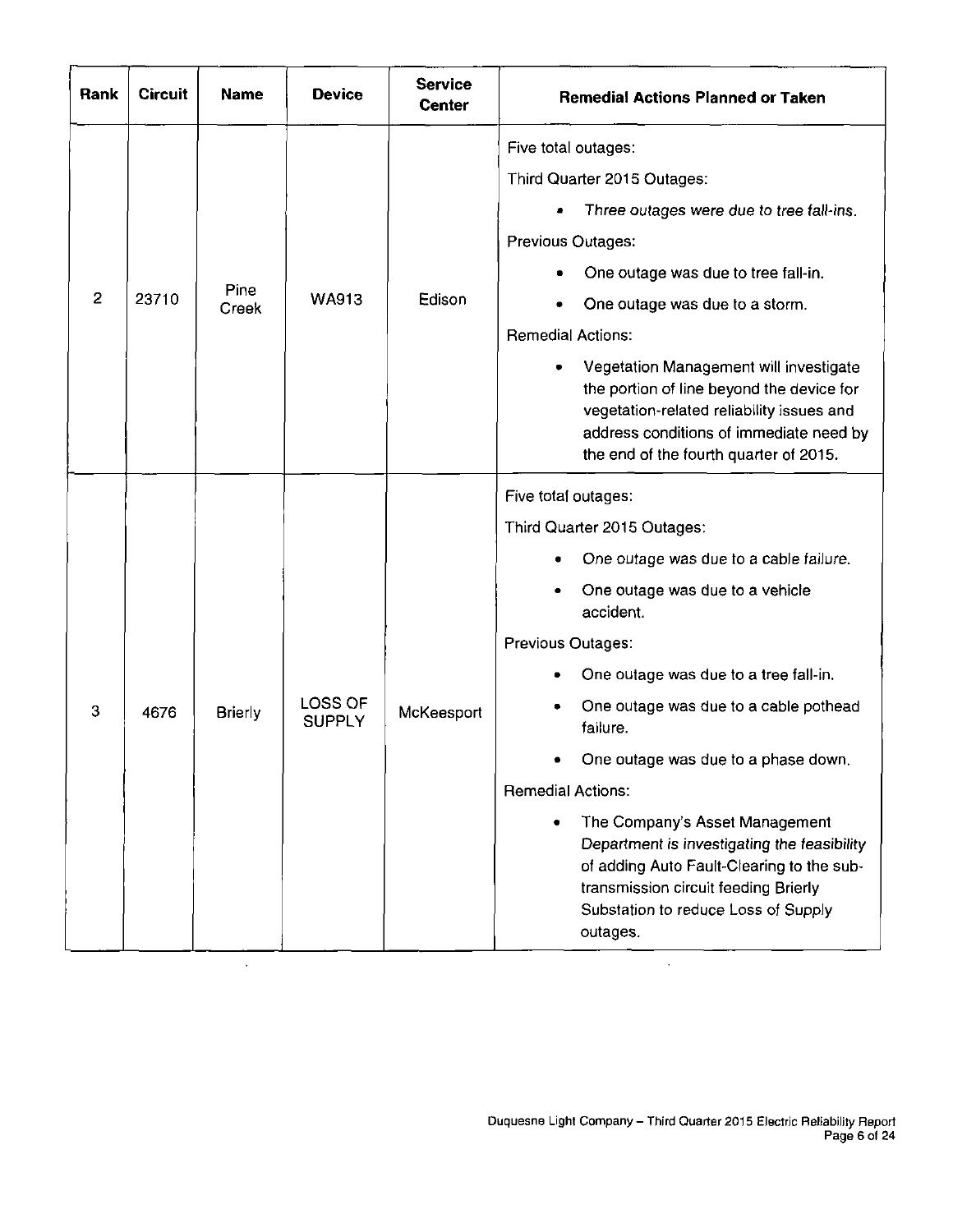| Rank | <b>Circuit</b> | <b>Name</b> | <b>Device</b> | <b>Service</b><br><b>Center</b> | <b>Remedial Actions Planned or Taken</b>                                                                                                                                                                                                                                                                                                                                                                                                                                                                                                                                                                                                                                                                          |
|------|----------------|-------------|---------------|---------------------------------|-------------------------------------------------------------------------------------------------------------------------------------------------------------------------------------------------------------------------------------------------------------------------------------------------------------------------------------------------------------------------------------------------------------------------------------------------------------------------------------------------------------------------------------------------------------------------------------------------------------------------------------------------------------------------------------------------------------------|
| 4    | 23871          | Mt Nebo     | <b>WA853</b>  | Raccoon                         | Five total outages:<br>Third Quarter 2015 Outages:<br>Four outages were due to tree fall-ins.<br>Previous Outages:<br>One outage was due to a cable<br>termination failure.<br><b>Remedial Actions:</b><br>Permanent repairs were made to the<br>failed cable termination.<br>Vegetation Management completed<br>hazard tree mitigation in the second<br>quarter of 2014. Due to Emerald Ash<br>Borer, the circuit continues to have ash<br>tree mortality which may impact reliability.<br>Vegetation Management will investigate<br>the portion of line beyond the device for<br>vegetation-related reliability issues and<br>address conditions of immediate need by<br>the end of the fourth quarter of 2015. |
| 5    | 23882          | Rankin      | <b>EA52</b>   | Penn Hills                      | Four total outages:<br>Third Quarter 2015 Outages:<br>One outage was due to a storm.<br>Previous Outages:<br>Two outages were due to storms.<br>One outage was due to a tree fall-in.<br>Remedial Action:<br>The Company's Asset Management<br>Department is planning to convert this<br>circuit to all pulse-reclosing operation by<br>the end of 2015 which will improve fault<br>protection and reduce circuit damage in<br>the future during faults.                                                                                                                                                                                                                                                          |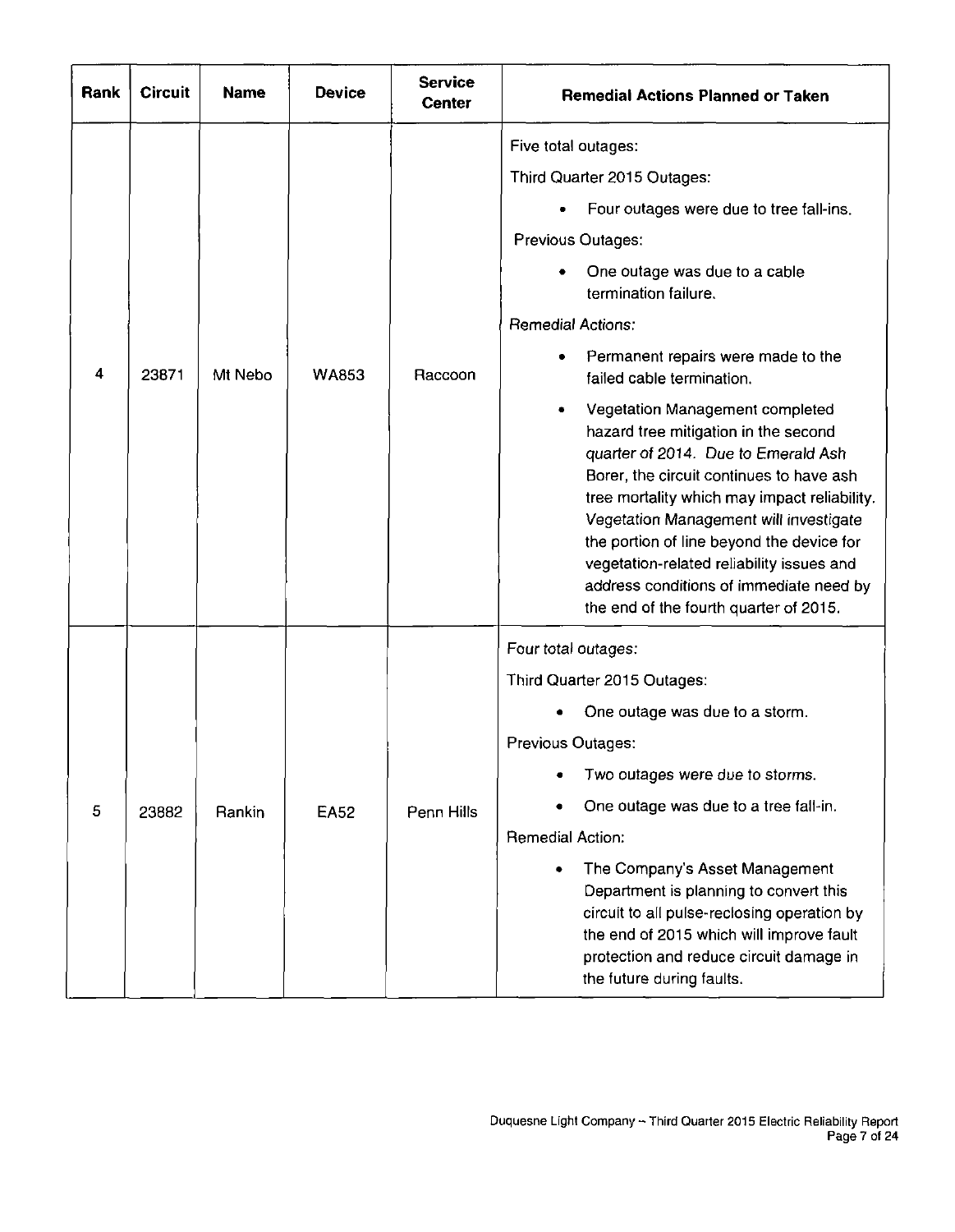| Rank | <b>Circuit</b> | <b>Name</b> | <b>Device</b>            | <b>Service</b><br>Center | <b>Remedial Actions Planned or Taken</b>                                                                                                                                                                                                                                                                                                                                                                                                                                                                                                                                                                                                          |
|------|----------------|-------------|--------------------------|--------------------------|---------------------------------------------------------------------------------------------------------------------------------------------------------------------------------------------------------------------------------------------------------------------------------------------------------------------------------------------------------------------------------------------------------------------------------------------------------------------------------------------------------------------------------------------------------------------------------------------------------------------------------------------------|
| 6    | 23640          | Midland     | R <sub>100</sub>         | Raccoon                  | Four total outages:<br>Third Quarter 2015 Outages:<br>One outage was due to a tree fall-in.<br>Previous Outages:<br>Three outages were due to tree fall-ins.<br><b>Remedial Actions:</b><br>Vegetation Management will investigate<br>the portion of line beyond the device for<br>vegetation-related reliability issues and<br>address conditions of immediate need by<br>the end of the fourth quarter of 2015.                                                                                                                                                                                                                                 |
| 7    | 4548-<br>4549  | Connor      | LOSS OF<br><b>SUPPLY</b> | Preble                   | Four total outages on the sub-transmission system<br>affected both 4kV circuits out of Connor Substation;<br>Third Quarter 2015 Outages:<br>One outage was due to a cable failure.<br>One outage was due to a pothead failure.<br>Previous Outages:<br>One outage was due to substation<br>equipment failure.<br>One outage was due to a cable failure.<br><b>Remedial Actions:</b><br>The Company will install an IntelliRupter<br>by end of 2015 on the Woodville/South<br>Hills side of the sub-transmission circuit<br>feeding Connor Substation to provide<br>Auto Fault-Clearing functionality. This will<br>reduce Loss of Supply outages. |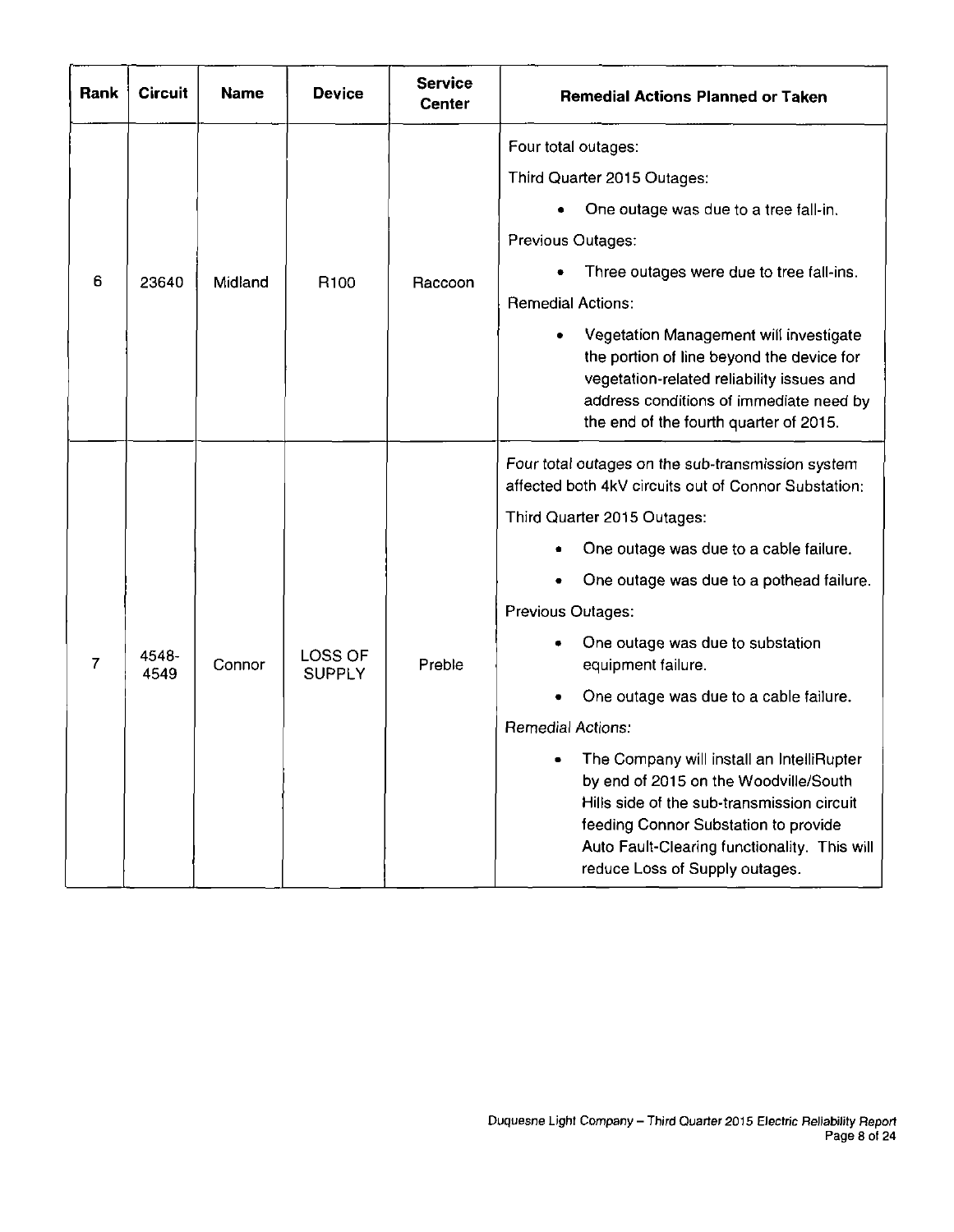| Rank | <b>Circuit</b> | <b>Name</b>   | <b>Device</b>  | <b>Service</b><br><b>Center</b> | <b>Remedial Actions Planned or Taken</b>                                                                                                                                                                                                                                                                                                                                                                                                                     |
|------|----------------|---------------|----------------|---------------------------------|--------------------------------------------------------------------------------------------------------------------------------------------------------------------------------------------------------------------------------------------------------------------------------------------------------------------------------------------------------------------------------------------------------------------------------------------------------------|
| 8    | 23711          | Pine<br>Creek | <b>BREAKER</b> | Edison                          | Four total outages:<br>Third Quarter 2015 Outages:<br>One outage was due to a storm.<br><b>Previous Outages:</b><br>Three outages were due to tree fall-ins.<br>Remedial Actions:<br>Circuit is included in 2015 Vegetation<br>Management scheduled maintenance<br>program and work will be complete by the<br>end of the fourth quarter of 2015.                                                                                                            |
| 9    | 4266           | Grant         | <b>BREAKER</b> | Preble                          | Three total outages:<br>Third Quarter 2015 Outages:<br>One outage was due to a tree fall-in.<br>Previous Outages:<br>One outage was due to a cable failure.<br>One outage was due to a pothead failure.<br><b>Remedial Actions:</b><br>Permanent repairs were made to the<br>failed cable and the pothead was<br>replaced and no further action is required<br>at this time.<br>The Company will continue to monitor this<br>circuit for reliability issues. |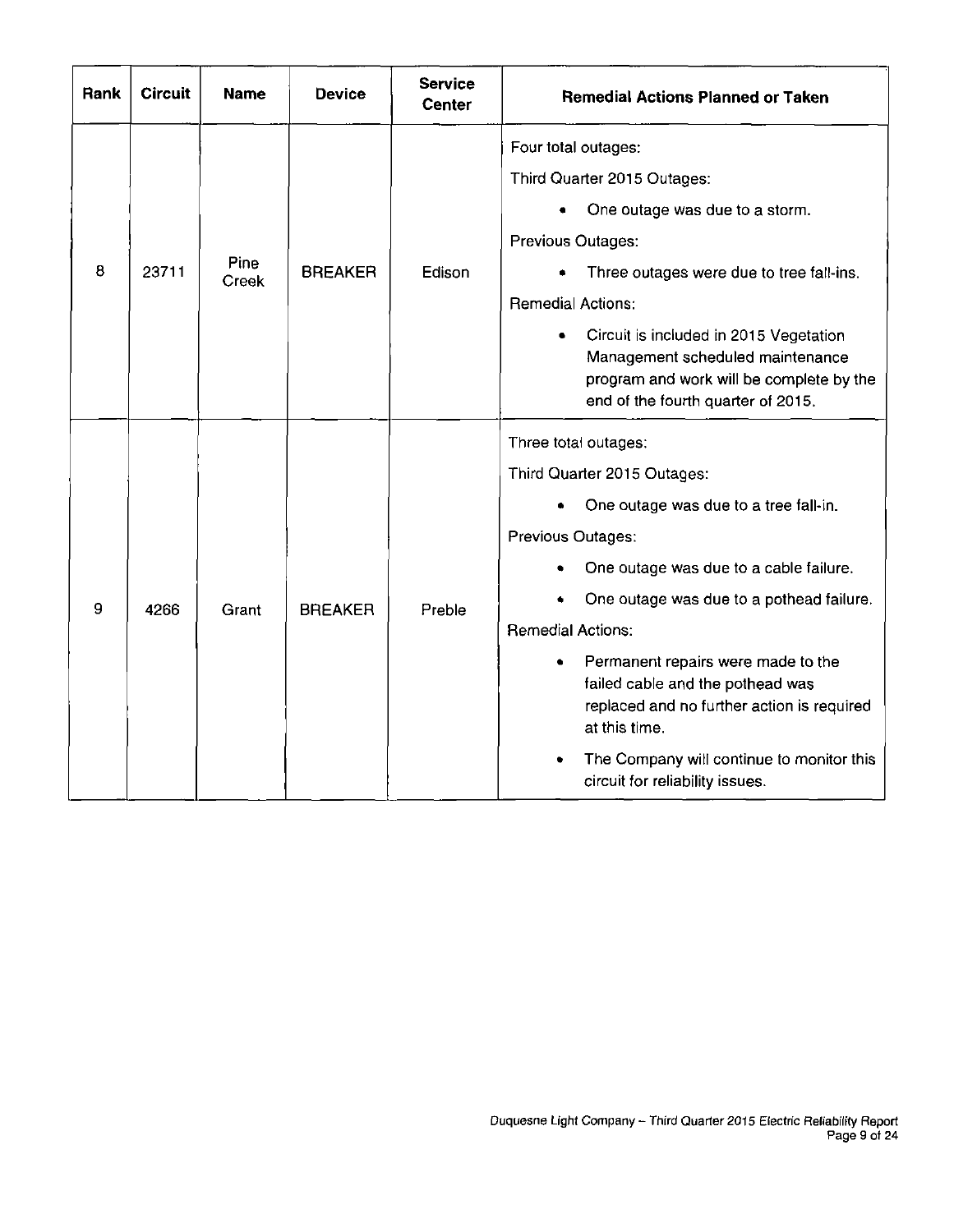| Rank | <b>Circuit</b> | <b>Name</b> | <b>Device</b>     | <b>Service</b><br>Center | <b>Remedial Actions Planned or Taken</b>                                                                                                                      |
|------|----------------|-------------|-------------------|--------------------------|---------------------------------------------------------------------------------------------------------------------------------------------------------------|
|      |                |             |                   |                          | Three total outages occurred on each device which<br>affected different customers:                                                                            |
|      |                |             |                   |                          | Third Quarter 2015 Outages:                                                                                                                                   |
|      |                |             |                   |                          | One outage to the breaker was cause by<br>animal contact.                                                                                                     |
|      |                |             |                   |                          | One outage to the breaker was caused by a<br>connector failure.                                                                                               |
|      |                |             |                   |                          | Previous Outages:                                                                                                                                             |
|      |                |             | <b>BREAKER</b>    |                          | One outage was due to a storm which<br>affected both devices.                                                                                                 |
| 10   | 23870          | Mt. Nebo    | &<br><b>WA557</b> | Raccoon                  | One outage occurred on WA557 when<br>٠<br>conductors wrapped together on circuit<br>temporarily tied to WA557.                                                |
|      |                |             |                   |                          | One outage on WA557 was due to an<br>unknown cause.                                                                                                           |
|      |                |             |                   |                          | <b>Remedial Actions:</b>                                                                                                                                      |
|      |                |             |                   |                          |                                                                                                                                                               |
|      |                |             |                   |                          | Three total outages:                                                                                                                                          |
|      |                |             |                   |                          | Third Quarter 2015 Outages:                                                                                                                                   |
|      |                |             |                   |                          | Two outages were caused by cable<br>failures.                                                                                                                 |
|      |                |             |                   |                          | Previous Outages:                                                                                                                                             |
| 11   | 4436           | Lawrence    | <b>BREAKER</b>    | Penn Hills               | One outage was due to a vehicle<br>accident.                                                                                                                  |
|      |                |             |                   |                          | <b>Remedial Actions:</b>                                                                                                                                      |
|      |                |             |                   |                          | Permanent cable repairs were made for the<br>$\bullet$<br>two cable failures. The Company will<br>continue to monitor this circuit for reliability<br>issues. |

 $\bar{z}$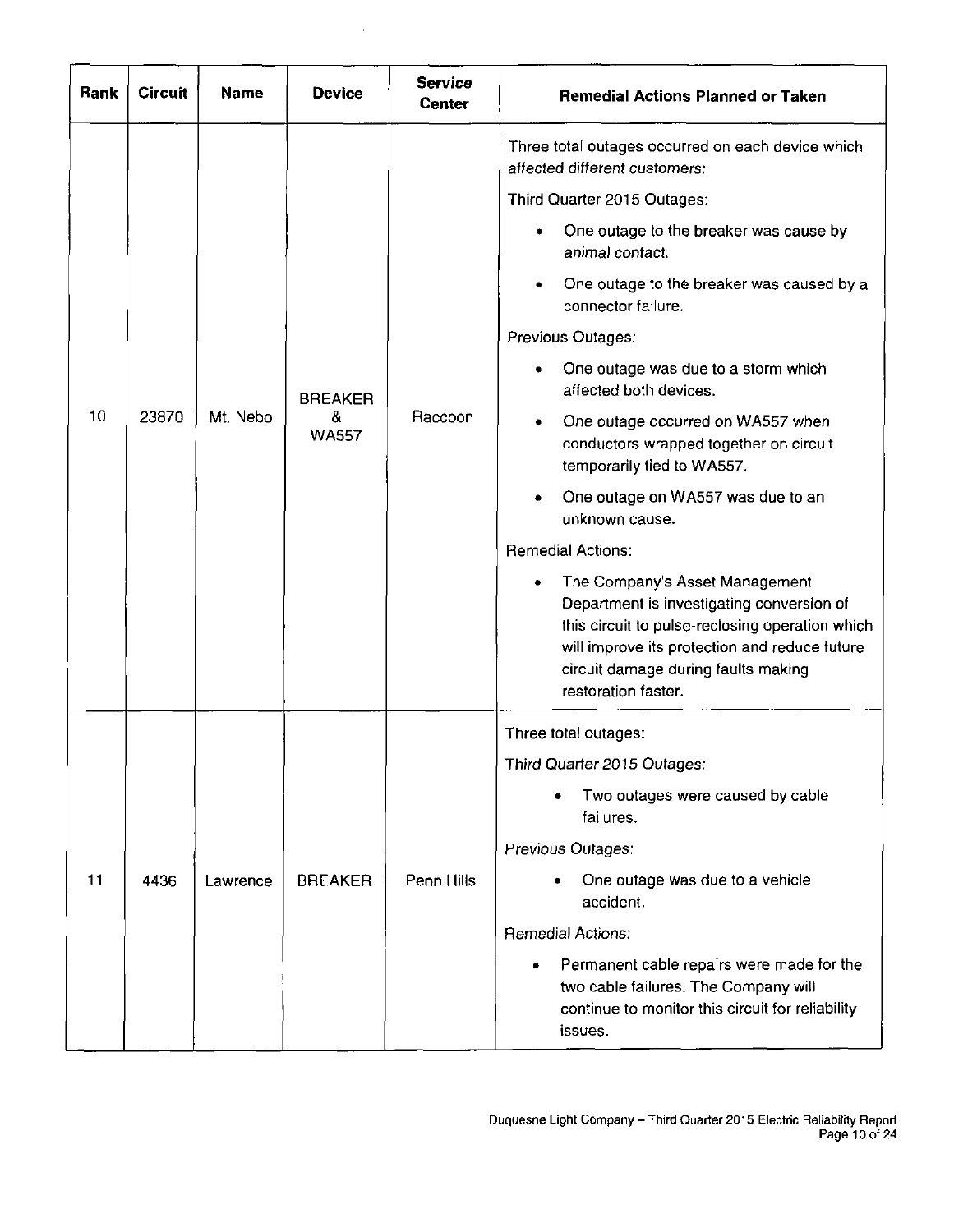| Rank | <b>Circuit</b> | <b>Name</b> | <b>Device</b>    | <b>Service</b><br><b>Center</b> | <b>Remedial Actions Planned or Taken</b>                                                                                                                                                                                                                                                                                                                                                                                                |
|------|----------------|-------------|------------------|---------------------------------|-----------------------------------------------------------------------------------------------------------------------------------------------------------------------------------------------------------------------------------------------------------------------------------------------------------------------------------------------------------------------------------------------------------------------------------------|
| 12   | 23820          | Highland    | <b>BREAKER</b>   | Edison                          | Three total outages:<br>Third Quarter 2015 Outages:<br>One outage was caused by tree fall-ins.<br>One outage was caused when<br>conductors wrapped together.<br>Previous Outages:<br>One outage was due to a 25 KVA pole-<br>mounted transformer failure.<br><b>Remedial Actions:</b><br>Permanent repairs were made following<br>٠<br>each outage, but the Company will<br>continue to monitor this circuit for<br>reliability issues. |
| 13   | 23679          | Woodville   | R <sub>100</sub> | Preble                          | Three total outages:<br>Third Quarter 2015 Outages:<br>Two outages were due to tree fall-ins.<br>Previous Outages:<br>One outage occurred when conductors<br>wrapped together.<br><b>Remedial Actions:</b><br>Permanent repairs were made following<br>each outage.<br>Circuit is included in 2015-2016<br>Vegetation Management scheduled<br>maintenance program and will be<br>completed by end of second quarter<br>2016.            |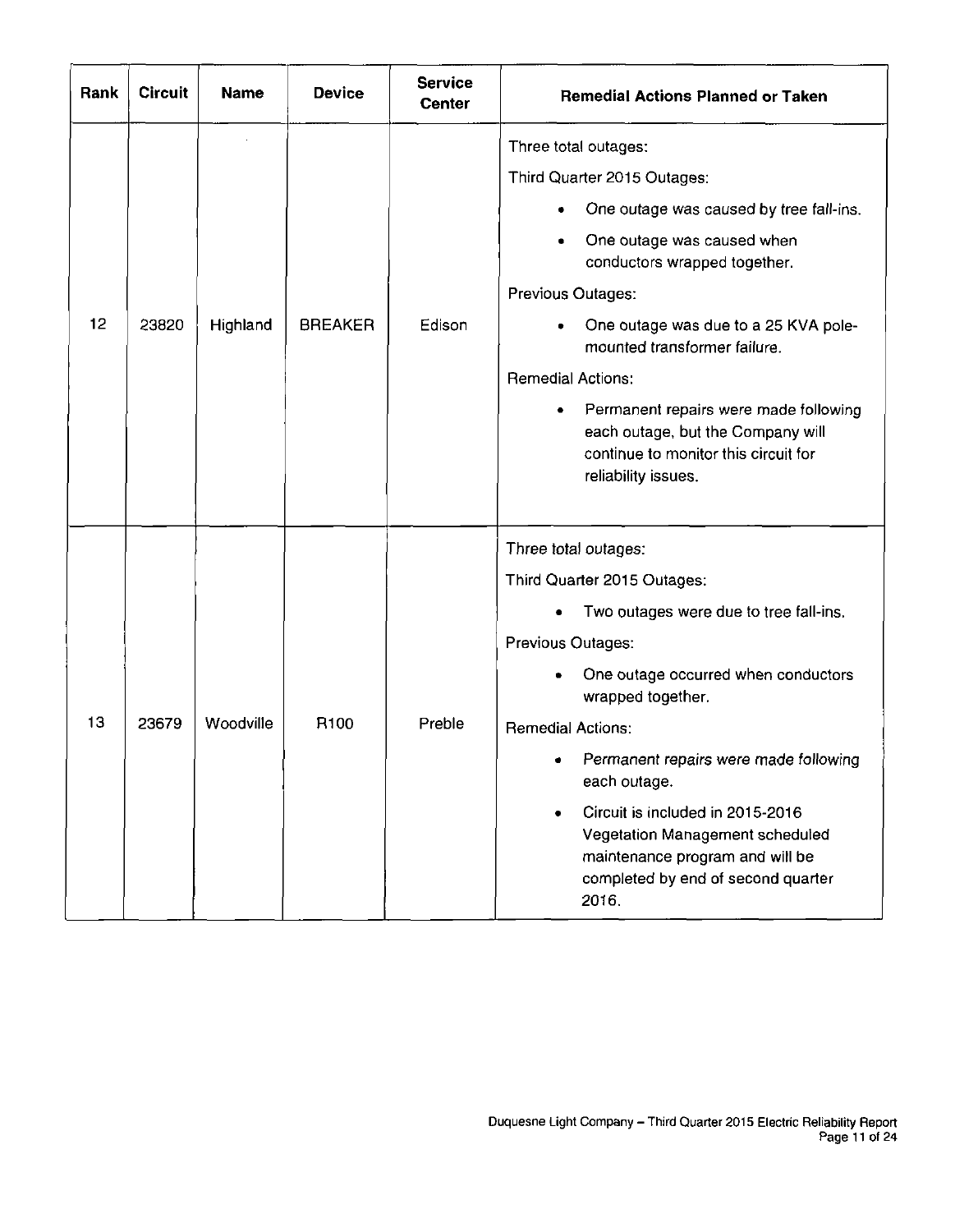| Rank | <b>Circuit</b> | <b>Name</b>     | <b>Device</b>            | <b>Service</b><br><b>Center</b> | <b>Remedial Actions Planned or Taken</b>                                                                                                                                                                                                                                                                                                                                                                                                                                                                                                                                                                                           |
|------|----------------|-----------------|--------------------------|---------------------------------|------------------------------------------------------------------------------------------------------------------------------------------------------------------------------------------------------------------------------------------------------------------------------------------------------------------------------------------------------------------------------------------------------------------------------------------------------------------------------------------------------------------------------------------------------------------------------------------------------------------------------------|
| 14   | 4627           | Turtle<br>Creek | LOSS OF<br><b>SUPPLY</b> | Penn Hills                      | Three total outages:<br>Third Quarter 2015 Outages:<br>Two outages were due to tree fall-ins.<br>Previous Outages:<br>One outage was due to an unknown<br>cause.<br><b>Remedial Actions:</b><br>The Company will continue to monitor this<br>۰<br>circuit for reliability issues.<br>The Company's Asset Management<br>٠<br>Department is investigating the feasibility<br>of adding Auto Fault-Clearing to the sub-<br>transmission circuit feeding Turtle Creek<br>substation to reduce Loss of Supply<br>outages.                                                                                                               |
| 15   | 23745          | Oakland         | EA200                    | Penn Hills                      | Three total outages:<br>Third Quarter 2015 Outages:<br>One outage was due to an unplanned<br>operational outage.<br>Previous Outages:<br>One outage was due to an insulator<br>failure.<br>One outage was due to an unknown<br>cause.<br><b>Remedial Actions:</b><br>Permanent repairs were made following<br>$\bullet$<br>the insulator failures.<br>The Company's Asset Management<br>٠<br>Department is planning to convert this<br>circuit to pulse-reclosing operation by the<br>end of 2015 which will improve its<br>protection and reduce future circuit<br>damage during faults making restoration<br>simpler and faster. |

 $\bar{z}$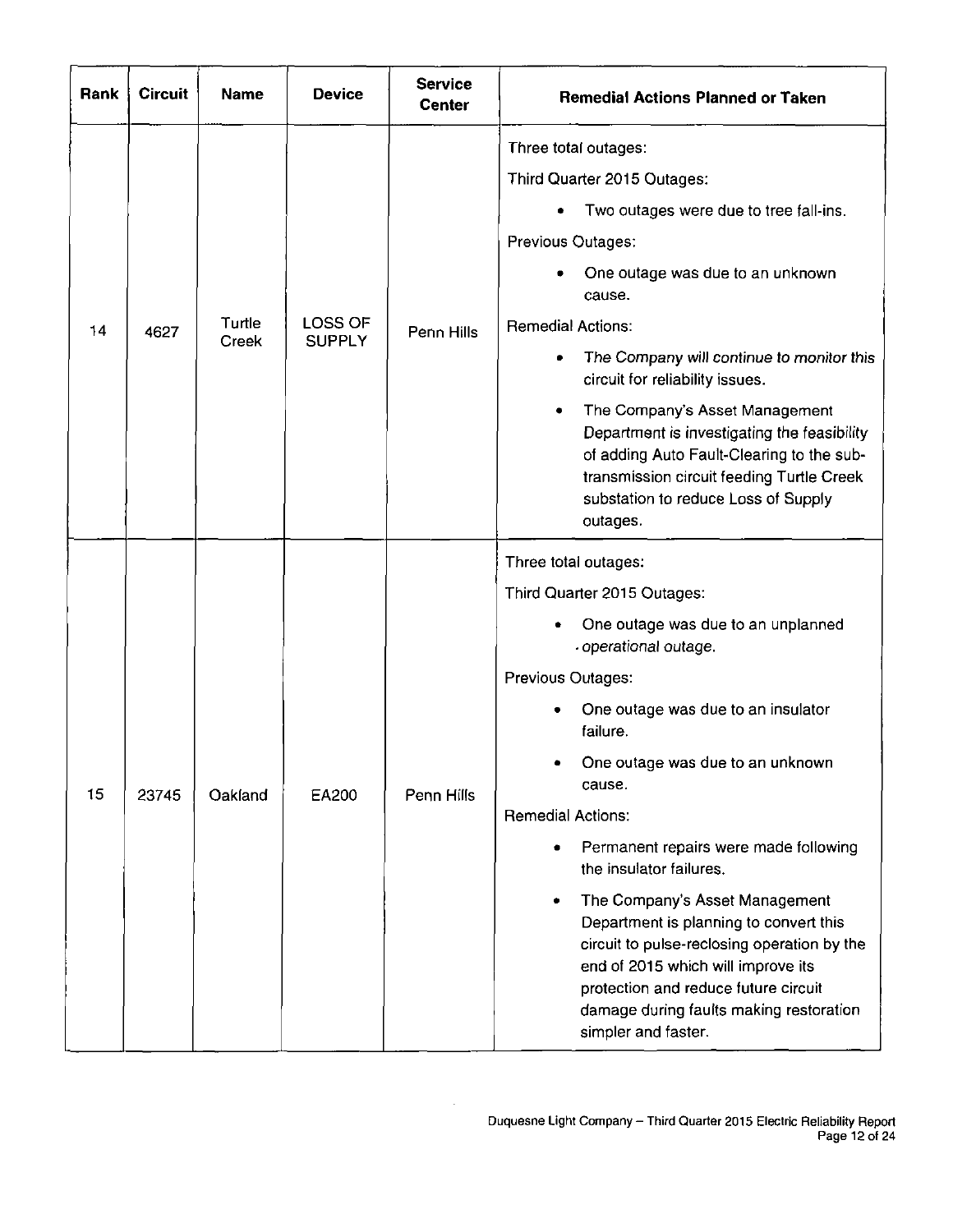| Rank | <b>Circuit</b> | <b>Name</b> | <b>Device</b>   | <b>Service</b><br><b>Center</b> | <b>Remedial Actions Planned or Taken</b>                                                                                                                                                                                                                                                                                                                                                                                                                                                                                                                                                                 |
|------|----------------|-------------|-----------------|---------------------------------|----------------------------------------------------------------------------------------------------------------------------------------------------------------------------------------------------------------------------------------------------------------------------------------------------------------------------------------------------------------------------------------------------------------------------------------------------------------------------------------------------------------------------------------------------------------------------------------------------------|
| 16   | 23734          | Universal   | EA <sub>3</sub> | Penn Hills                      | Three total outages:<br>Third Quarter 2015 Outages:<br>One outage was due to a tree fall-in.<br>Previous Outages:<br>One outage was due to an unknown<br>cause.<br>One outage was due to vehicle accident.<br><b>Remedial Actions:</b><br>Tree fall in was reviewed and found to be<br>a dead ash tree broken 6' from ground.<br>The Company's Asset Management<br>Department is planning to convert this<br>circuit to pulse-reclosing operation by the<br>end of 2015 which will improve its<br>protection and reduce future circuit<br>damage during faults making restoration<br>simpler and faster. |
| 17   | 23682          | Woodville   | <b>BREAKER</b>  | Preble                          | Three total outages:<br>Third Quarter 2015 Outages:<br>One outage occurred when conductors<br>wrapped together causing a fault.<br>Previous Outages:<br>One outage was due to vehicle accident.<br>One outage was due to an unplanned<br>operational outage.<br><b>Remedial Actions:</b><br>Permanent repairs were made following<br>$\bullet$<br>the conductor wrapping outage.<br>The Company will continue to monitor this<br>$\bullet$<br>circuit for any reliability issues.                                                                                                                        |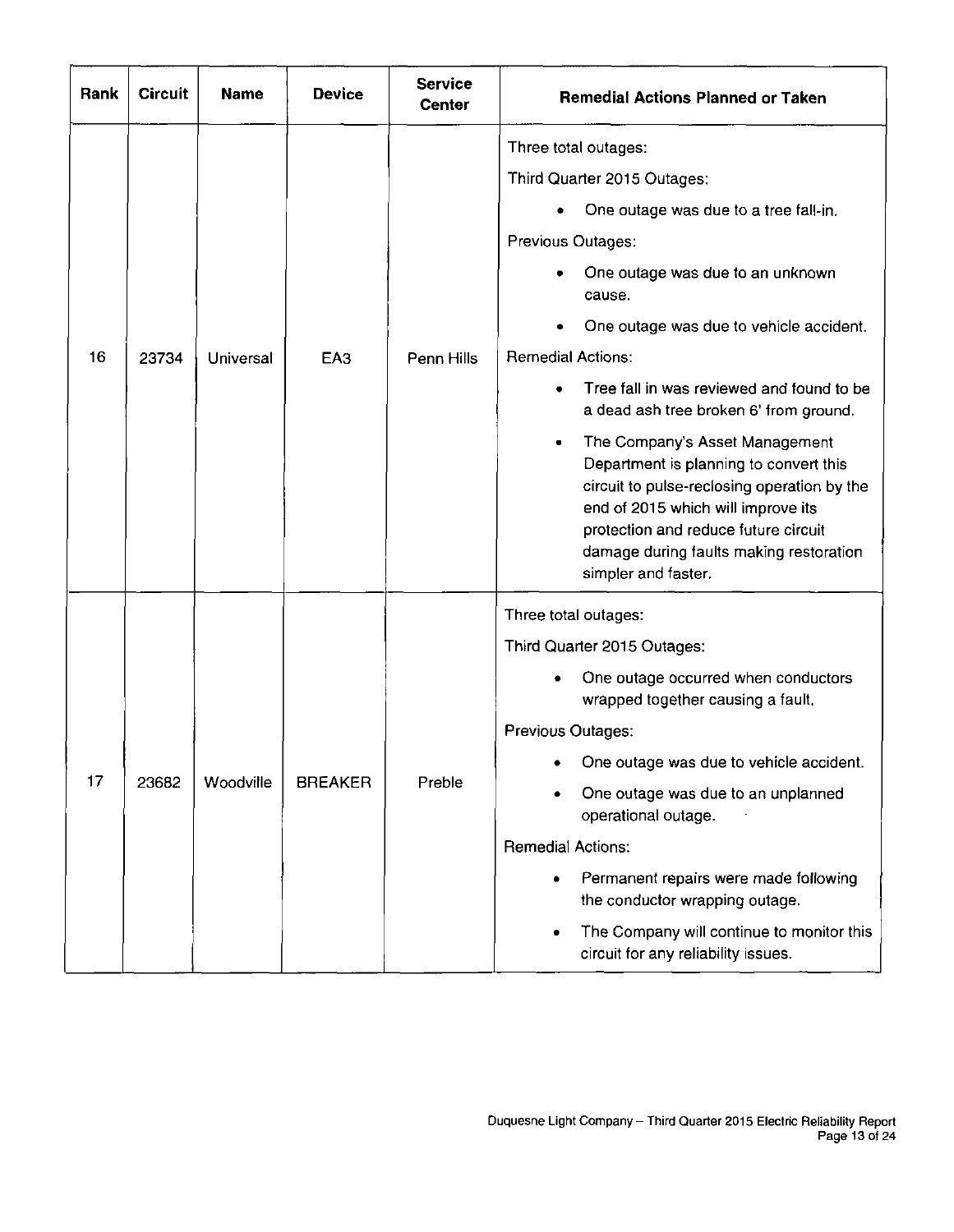| Rank | <b>Circuit</b> | <b>Name</b> | <b>Device</b> | <b>Service</b><br><b>Center</b> | <b>Remedial Actions Planned or Taken</b>                                                                                                                                                                                                                                                                                                                                                                                                                                            |
|------|----------------|-------------|---------------|---------------------------------|-------------------------------------------------------------------------------------------------------------------------------------------------------------------------------------------------------------------------------------------------------------------------------------------------------------------------------------------------------------------------------------------------------------------------------------------------------------------------------------|
| 18   | 23695          | Brunot Is.  | ER301         | Preble                          | Three total outages:<br>Third Quarter 2015 Outages:<br>One outage was due to a pothead failure.<br>Previous Outages:<br>One outage was due to a crossarm<br>failure.<br>One outage was due to a tree fall-in.<br><b>Remedial Actions:</b><br>Permanent repairs were made following<br>each outage.<br>Hazard tree mitigation will be complete by<br>٠<br>the end of the fourth quarter of 2015.<br>The Company will continue to monitor this<br>circuit for any reliability issues. |
| 19   | 23684          | Woodville   | ER806         | Preble                          | Three total outages:<br>Third Quarter 2015 Outages:<br>No new outages.<br>Previous Outages:<br>Two outages were due to tree fall-in.<br>One outage was due to an insulator<br>failure.<br><b>Remedial Actions:</b><br>Permanent repairs were made following<br>٠<br>each outage.<br>The Company will continue to monitor this<br>٠<br>circuit for reliability issues.                                                                                                               |

 $\hat{\mathcal{L}}$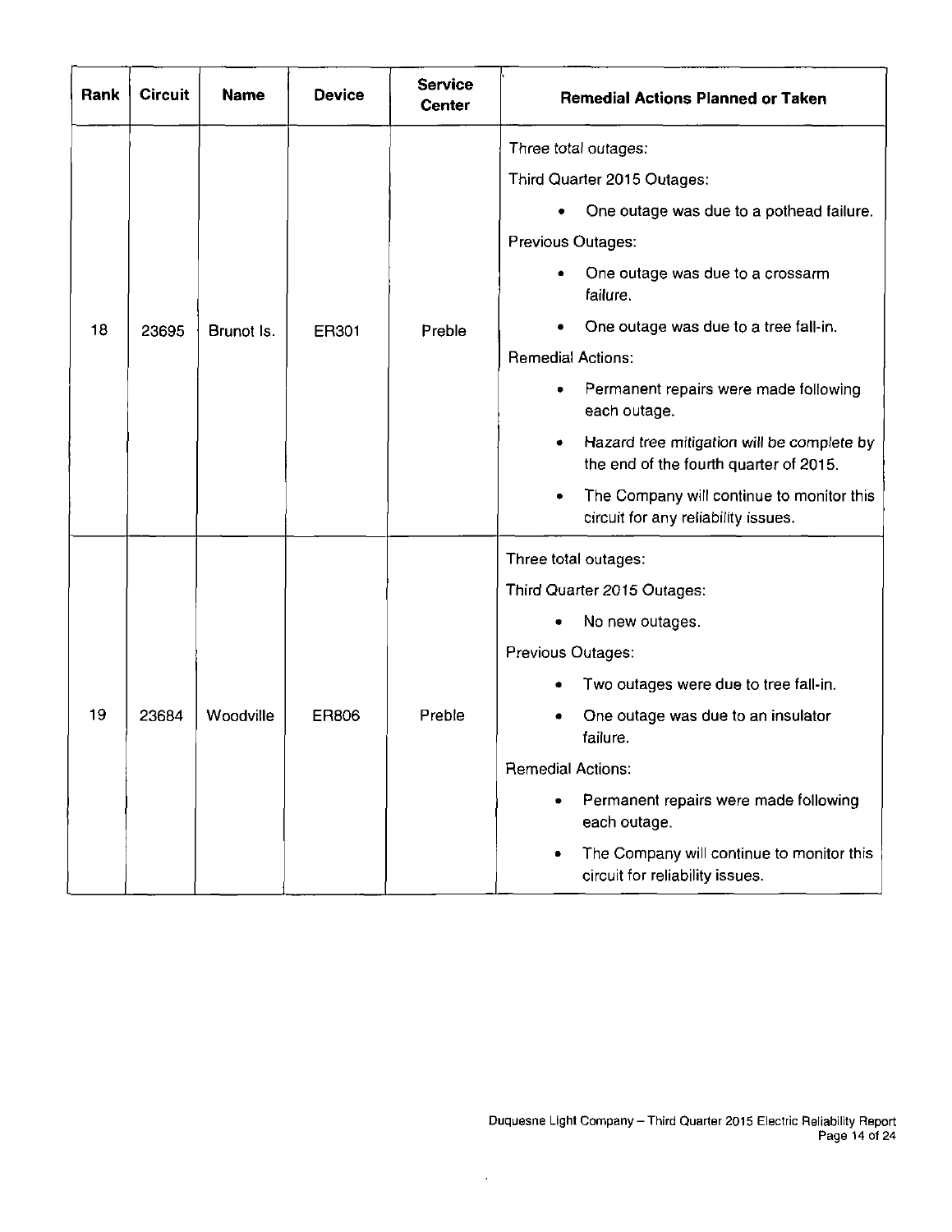| Rank | <b>Circuit</b> | <b>Name</b>     | <b>Device</b>  | <b>Service</b><br><b>Center</b> | <b>Remedial Actions Planned or Taken</b>                                                                                                                                                                                                                                                                                                                                                        |
|------|----------------|-----------------|----------------|---------------------------------|-------------------------------------------------------------------------------------------------------------------------------------------------------------------------------------------------------------------------------------------------------------------------------------------------------------------------------------------------------------------------------------------------|
| 20   | 4420           | Mt.<br>Pleasant | <b>BREAKER</b> | Preble                          | Three total outages:<br>Third Quarter 2015 Outages:<br>No new outages.<br>Previous Outages:<br>One outage was due to a tree fall-in.<br>Two outages were due to storms.<br><b>Remedial Actions:</b><br>Permanent repairs were made following<br>٠<br>each outage.<br>The Company will continue to monitor this<br>circuit for reliability issues.                                               |
| 21   | 23770          | Traverse<br>Run | <b>WR505</b>   | Raccoon                         | Three total outages:<br>Third Quarter 2015 Outages:<br>No new outages.<br>Previous Outages:<br>Two outages were due to insulator failure.<br>One outage was due to a transformer<br>failure and an insulator failure.<br><b>Remedial Actions:</b><br>Permanent repairs were made following<br>٠<br>each outage.<br>The Company will continue to monitor this<br>circuit for reliability issues. |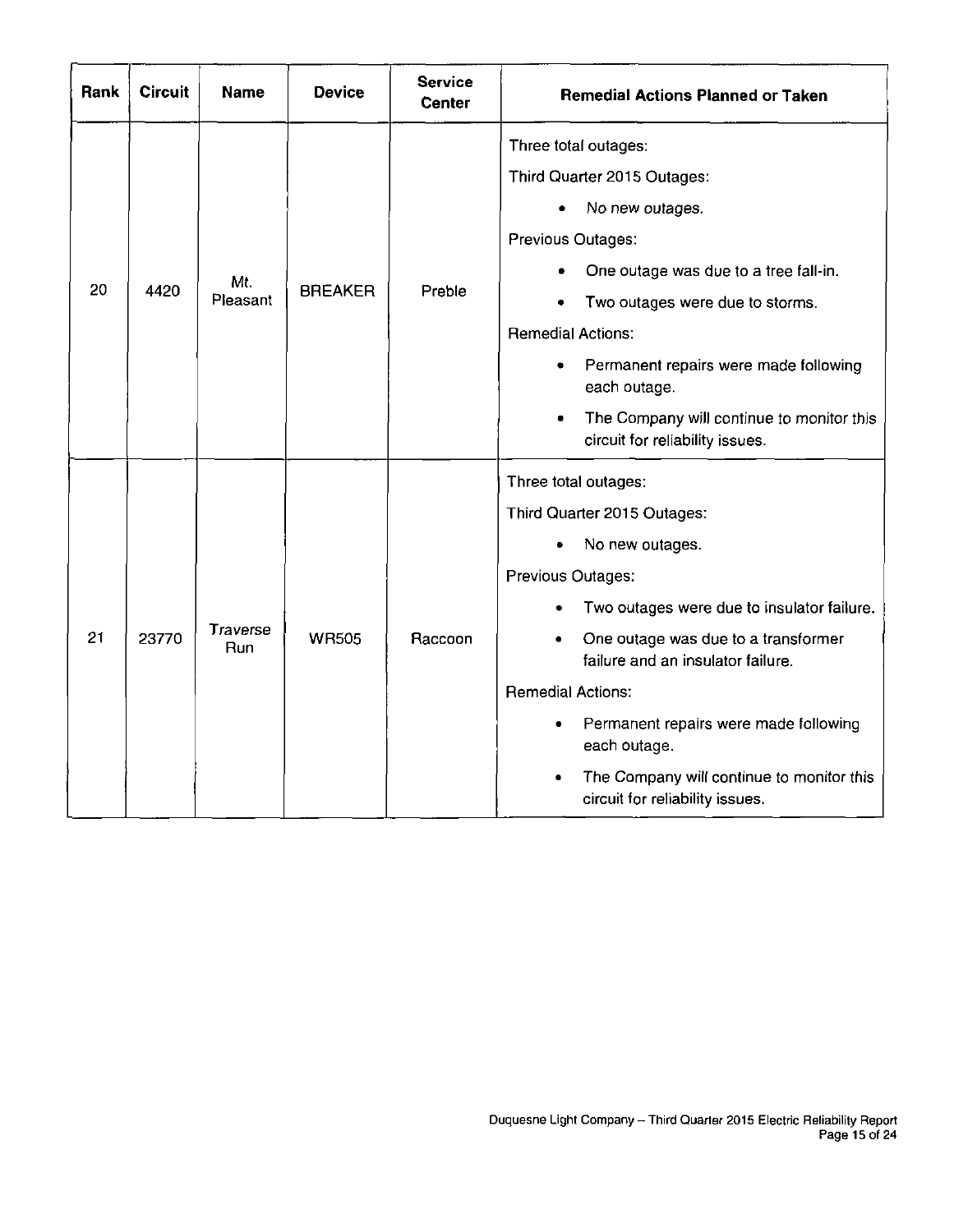**(e)(5) A rolling 12-month breakdown and analysis of outage causes during the preceding quarter. including the number and percentage of service outages, the number of customers interrupted, and customer interruption minutes categorized bv outage cause such as equipment failure, animal contact, tree related, and so forth. Proposed solutions to identified service problems shall be reported.** 

| <b>CAUSE</b>              | NO. OF<br><b>OUTAGES</b> | <b>OUTAGE</b><br><b>PERCENTAGE</b> | <b>KVA</b><br><b>TOTAL</b> | <b>KVA</b><br><b>PERCENTAGE</b> | <b>KVA-MINUTE</b><br><b>TOTAL</b> | <b>KVA-MINUTE</b><br><b>PERCENTAGE</b> |
|---------------------------|--------------------------|------------------------------------|----------------------------|---------------------------------|-----------------------------------|----------------------------------------|
| <b>Storms</b>             | 341                      | 12%                                | 731.802                    | 14%                             | 103,584,628                       | 18%                                    |
| Trees (Contact)           | 59                       | 2%                                 | 88.265                     | 2%                              | 7,473,805                         | 1%                                     |
| Trees (Falling)           | 717                      | 25%                                | 1.106.072                  | 21%                             | 183,341,938                       | 33%                                    |
| <b>Equipment Failures</b> | 852                      | 29%                                | 1.770.170                  | 33%                             | 161,755,119                       | 29%                                    |
| <b>Overloads</b>          | 141                      | 5%                                 | 212,877                    | 4%                              | 11,541,008                        | 2%                                     |
| <b>Vehicles</b>           | 143                      | 5%                                 | 271,327                    | 5%                              | 32,589,749                        | 6%                                     |
| Other                     | 652                      | 22%                                | 1,111,929                  | 21%                             | 64,546,478                        | 11%                                    |
| <b>TOTALS</b>             | 2,905                    | 100%                               | 5.292.442                  | 100%                            | 564.832.725                       | 100%                                   |

October 1, 2014 through September 30, 2015 - No PUC Major Event Exclusions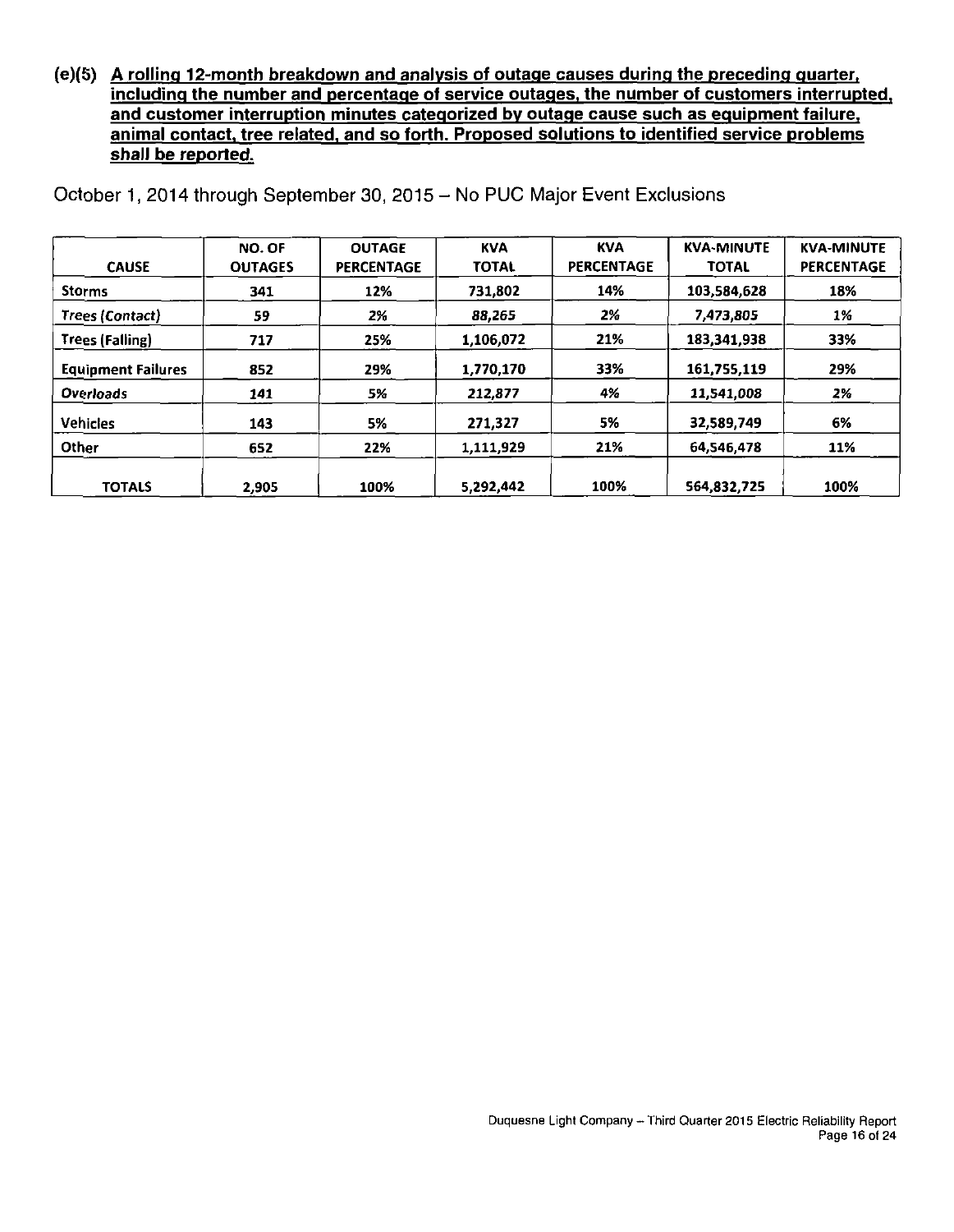#### **(e)(6) Quarterly and vear-to-date information on progress toward meeting transmission and distribution inspection and maintenance goals/ objectives.**

| 2015 Transmission and Distribution Goals and Objectives           |                                  |                                 |                          |                     |                                        |                               |
|-------------------------------------------------------------------|----------------------------------|---------------------------------|--------------------------|---------------------|----------------------------------------|-------------------------------|
| Program<br>Project                                                | Unit of<br>Measurement           | <b>Target</b><br>for<br>2015 3Q | Actual<br>for<br>2015 3Q | Percent<br>Complete | <b>Targets for</b><br><b>Year 2015</b> | <b>Actual YTD</b><br>for 2015 |
| <b>Communications Goals</b>                                       |                                  |                                 |                          |                     |                                        |                               |
| Communication Battery Maintenance                                 | <b>Batteries</b>                 | 24                              | 24                       | 100%                | 96                                     | 72                            |
| <b>Overhead Distribution Goals</b>                                |                                  |                                 |                          |                     |                                        |                               |
| Recloser Inspections                                              | Circuits                         | 33                              | 64                       | 194%                | 130                                    | 124                           |
| Pole Inspections                                                  | Poles                            | 6735                            | 8087                     | 120%                | 17,945                                 | 13,867                        |
| OH Line Inspections                                               | Circuits                         | 33                              | 64                       | 194%                | 130                                    | 124                           |
| OH Transformer Inspections                                        | Circuits                         | 33                              | 64                       | 194%                | 130                                    | 124                           |
| Padmount & Below Grade Inspections                                | Circuits                         | 21                              | $\mathbf 0$              | $0\%$               | 81                                     | 56                            |
| <b>Overhead Transmission Goals</b>                                |                                  |                                 |                          |                     |                                        |                               |
| Helicopter Inspections                                            | <b>Number of Structures</b>      | 500                             | 500                      | 100%                | 500                                    | 500                           |
| Ground Inspections                                                | <b>Number of Structures</b>      | 0                               | 0                        | N/A                 | 350                                    | 358                           |
| <b>Substations Goals</b>                                          |                                  |                                 |                          |                     |                                        |                               |
| Circuit Breaker Maintenance                                       | <b>Breakers</b>                  | 190                             | 309                      | 163%                | 725                                    | 641                           |
| Station Transformer Maintenance                                   | Transformers                     | 10                              | 44                       | 440%                | 67                                     | 70                            |
| <b>Station Battery Maintenance</b>                                | <b>Batteries</b>                 | 242                             | 241                      | 100%                | 968                                    | 727                           |
| <b>Station Relay Maintenance</b>                                  | Relays                           | 180                             | 212                      | 118%                | 615                                    | 464                           |
| Station Inspections                                               | <b>Sites</b>                     | 516                             | 512                      | 99%                 | 2,067                                  | 1,546                         |
| <b>Underground Distribution Goals</b>                             |                                  |                                 |                          |                     |                                        |                               |
| Manhole Inspections                                               | Manholes                         | 50                              | 165                      | 330%                | 700                                    | 515                           |
| Major Network Insp (Protection Relay)                             | <b>Network Protectors</b>        | 24                              | 16                       | 67%                 | 92                                     | 52                            |
| Minor Network Visual Inspection<br>(Transformer/Protector/Vault)  | <b>Network Transformers</b>      | 165                             | 97                       | 59%                 | 573                                    | 515                           |
| <b>Underground Transmission Goals</b>                             |                                  |                                 |                          |                     |                                        |                               |
| Pressurization and Cathodic<br><b>Protection Plant Inspection</b> | Work Packages                    | 13                              | 12                       | 92%                 | 52                                     | 38                            |
| <b>Vegetation Management Goals</b>                                |                                  |                                 |                          |                     |                                        |                               |
| Overhead Line Clearance                                           | Circuit Overhead<br><b>Miles</b> | 280                             | 214                      | 76%                 | 1,300                                  | 1,031                         |
|                                                                   | <b>Total Units</b>               | 9.049                           | 10,625                   | 117%                | 26,521                                 | 20,824                        |

 $\sim$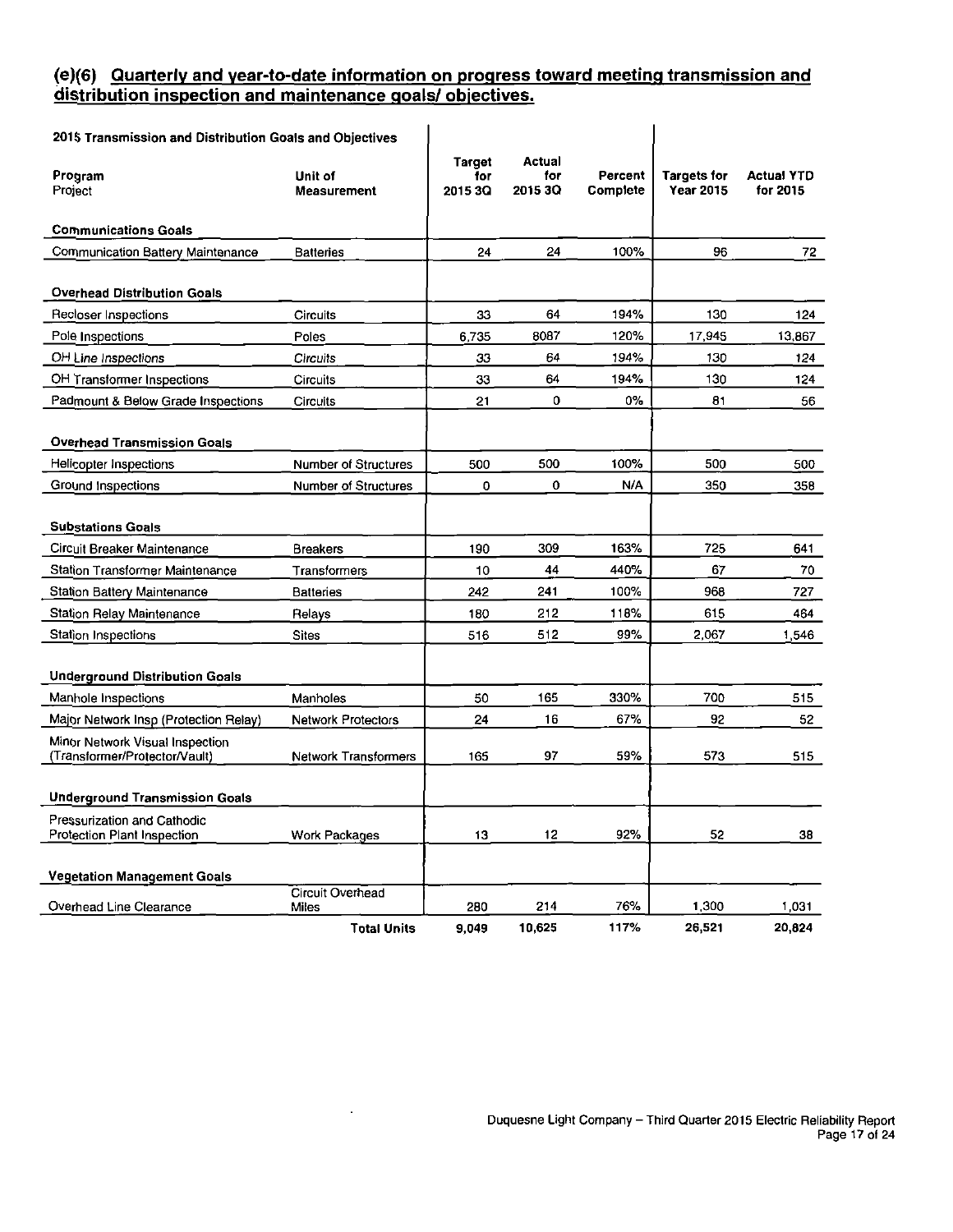#### **(e)(7) Quarterly and vear-to-date information on budgeted versus actual transmission and distribution operation and maintenance expenditures in total and detailed by the EDC's own functional account code or FERC account code as available.**

#### For the Three Months Ended September 30, 2015 (Quarter-to-date) **Favorable/ (Unfavorable)**

|              | Operations/ |                                                   |           |            |            |            |              |  |  |
|--------------|-------------|---------------------------------------------------|-----------|------------|------------|------------|--------------|--|--|
|              | Customer    | <b>Operations</b><br>General<br>External<br>Human |           |            |            |            |              |  |  |
|              | Care        | Affairs                                           | Resources | Services   | Technology | Corporate* | Total        |  |  |
| Total Actual | 17,366,068  | 597.665                                           | 3.534.648 | 15,844,633 | 11,246,390 | 11,762,337 | 60,351,742   |  |  |
| Total Budget | 14,879,931  | 971,231                                           | 3,906,810 | 17,726,640 | 11,219,829 | 11,491,100 | 60, 195, 541 |  |  |
| Variance     | (2,486,137) | 373,566                                           | 372,161   | 1,882,007  | (26, 561)  | (271, 237) | (156,201)    |  |  |

**'Includes Finance, Office of General Counsel and Senior Management Costs** 

#### **For the Nine Months Ended September 30, 2015 (Year-to-date) Favorable/ (Unfavorable)**

|              | Operations/      |                            |                    |                               |              |                       |             |  |  |
|--------------|------------------|----------------------------|--------------------|-------------------------------|--------------|-----------------------|-------------|--|--|
|              | Customer<br>Care | External<br><b>Affairs</b> | Human<br>Resources | <b>Operations</b><br>Services | Technology   | General<br>Corporate* | Total       |  |  |
| Total Actual | 43,278,176       | 2.454.232                  | 10,588,998         | 50,016,279                    | 41, 103, 184 | 36,610,605            | 184,051,475 |  |  |
| Total Budget | 40,761,052       | 2,986,743                  | 11,361,749         | 52,909,243                    | 33,789,877   | 34,310,400            | 176,119,063 |  |  |
| Variance     | (2,517,124)      | 532.510                    | 772,751            | 2,892,964                     | (7,313,308)  | (2,300,205)           | (7,932,412) |  |  |

**'Includes Finance, Office of General Counsel and Senior Management Costs**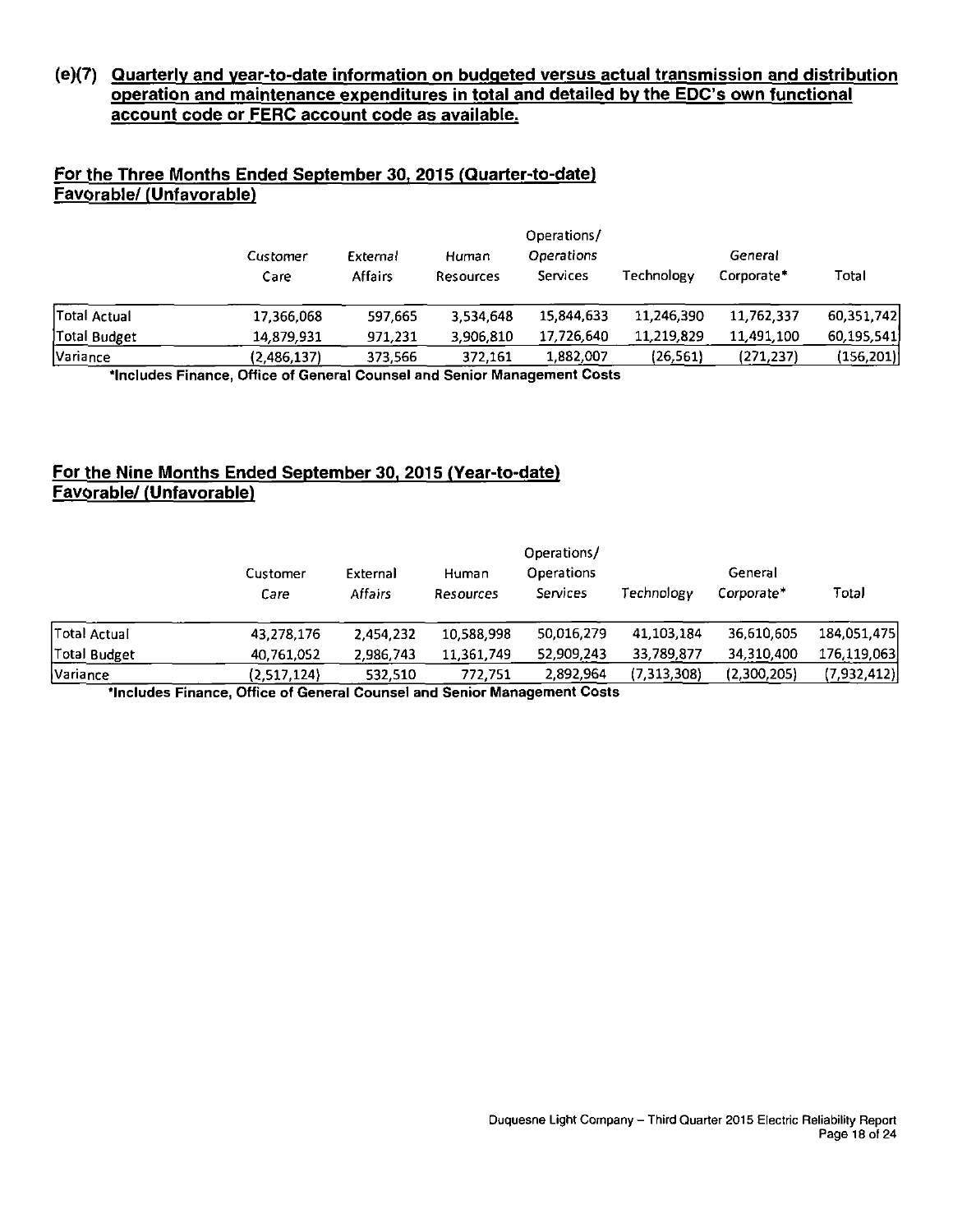#### **(e)(8) Quarterly and vear-to-date information on budgeted versus actual transmission and distribution capital expenditures in total and detailed bv the EDC's own functional account code or FERC account code as available.**

#### **For the Three Months Ended September 30. 2015 (Quarter-to-date) Favorable/ (Unfavorable)**

|                 | Operations/      |                     |                           |                        |                                     |             |            |  |  |
|-----------------|------------------|---------------------|---------------------------|------------------------|-------------------------------------|-------------|------------|--|--|
|                 | Customer<br>Care | External<br>Affairs | Human<br><b>Resources</b> | Operations<br>Services | General<br>Technology<br>Corporate* |             | Total      |  |  |
| Total Actual    | 760.556          | 1,653               | 2,570,657                 | 38,049.019             | 25,927,320                          | 9,326,044   | 76,635,249 |  |  |
| Total Budget    | 899,050          |                     | 3,400,439                 | 59,536,592             | 17,202,368                          | 8,117,924   | 89,156,373 |  |  |
| <b>Variance</b> | 138,494          | (1,653)             | 829,782                   | 21,487,573             | (8,724,952)                         | (1,208,120) | 12,521,124 |  |  |

'Includes Finance, Office of General Counsel and Senior Management Costs

#### **For the Nine Months Ended September 30. 2015 (Year-to-date) Favorable/ (Unfavorable)**

 $\ddot{\phantom{a}}$ 

|                     | Customer  | External       | Human            | Operations/<br>Operations |             | General    |             |
|---------------------|-----------|----------------|------------------|---------------------------|-------------|------------|-------------|
|                     | Care      | <b>Affairs</b> | <b>Resources</b> | Services                  | Technology  | Corporate* | Total       |
| <b>Total Actual</b> | 2.232.836 | 4,386          | 7.345.940        | 88.512.625                | 61,330,564  | 24,109,647 | 183,535,998 |
| Total Budget        | 2,797,771 |                | 9,250,928        | 131,604,575               | 51,607,106  | 23,343,381 | 218,603,761 |
| Variance            | 564,935   | (4,386)        | 1,904,988        | 43.091.950                | (9,723,458) | (766.266)  | 35,067,763  |

'Includes Finance, Office of General Counsel and Senior Management Costs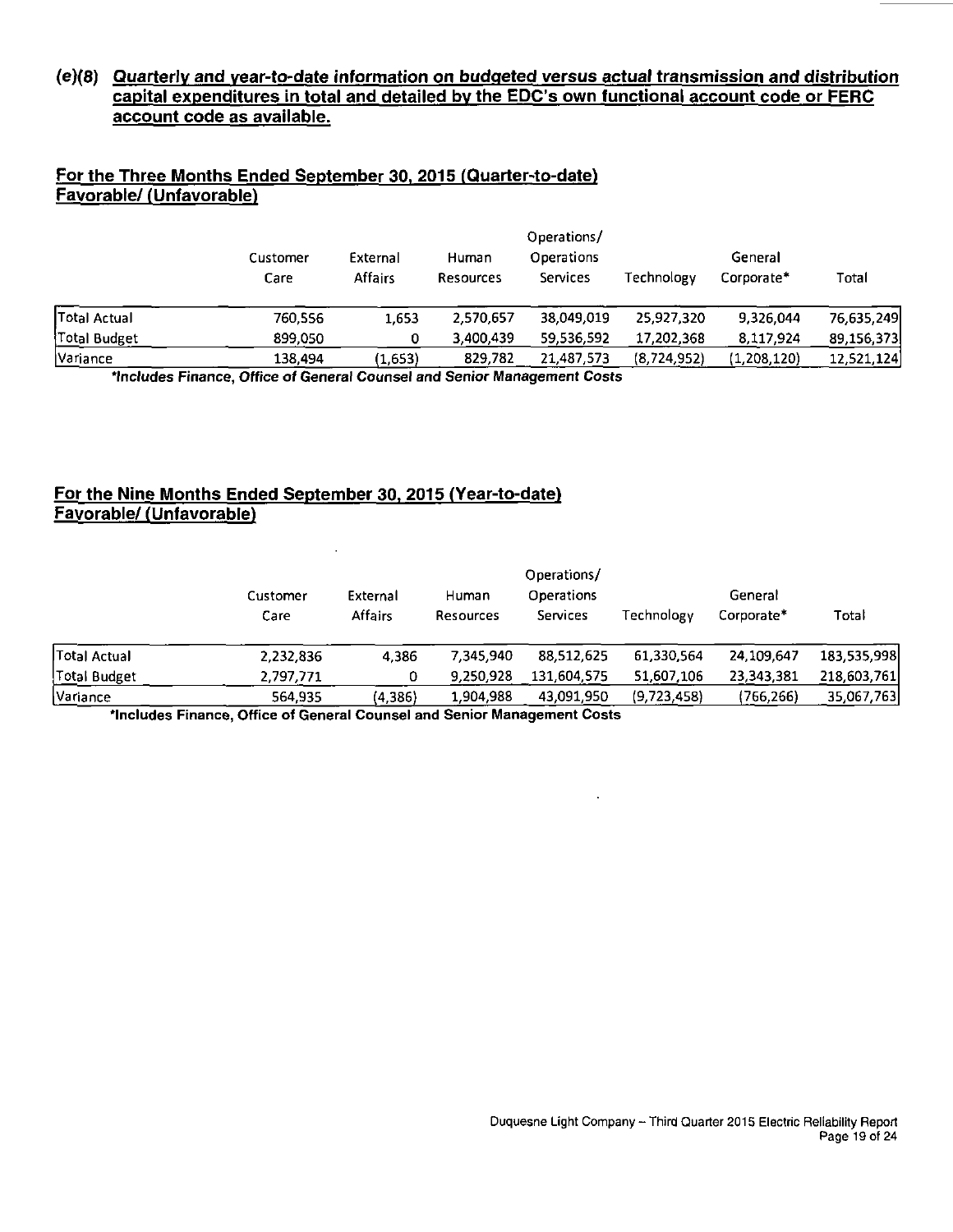#### **(e)(9) Dedicated staffing levels for transmission and distribution operation and maintenance at the end of the guarter, in total and by specific category (e.g. linemen, technician, and electrician).**

| 6               | Electronic Technician             | <b>Telecom</b>               |
|-----------------|-----------------------------------|------------------------------|
| 10              | Sr. Electronic Tech               |                              |
| دی دی           | Apprentice Splicer/Trouble Tec    |                              |
|                 | Telecom Splicer/Trouble           |                              |
| <u> 22</u>      | <b>Total</b>                      |                              |
| $\overline{13}$ | <b>Electrical Equipment Tech</b>  | <b>Substation</b>            |
| 24              | Protection & Control Tech         |                              |
| 10              | Sr. Elec. Equipment Tech          |                              |
|                 | <b>Rigger Specialist</b>          |                              |
| <u>מ מ</u> ס    | <b>Rigger Crew Leader</b>         |                              |
|                 | Shop Mechanic 2 Rigger            |                              |
| 3               | Yard Group Leader                 |                              |
| 54              | <b>Total</b>                      |                              |
| 12              | <b>Apprentice UG Splicer</b>      | <b>Underground</b>           |
| 10              | <b>UG Inspector</b>               |                              |
| 18              | Journey UG Splicer                |                              |
| 6               | Sr. UG Splicer                    |                              |
|                 | <b>UG Cable Tester/Installer</b>  |                              |
| 0               | Sr. UG Mechanic                   |                              |
| 11              | Network Operator                  |                              |
| 58              | <b>Total</b>                      |                              |
| 64              | Apprentice T&D                    | Overhead                     |
|                 | <b>Equipment Attendant</b>        |                              |
| 5               | <b>Equipment Material Handler</b> |                              |
| 0               | Field Inspector                   |                              |
| 83              | Journey Lineworker                |                              |
| 6               | <b>Restricted HS Lineworker</b>   |                              |
| 5               | Service Crew Leader               |                              |
| 47              | Sr. Lineworker                    |                              |
|                 | <b>Distribution Tech</b>          |                              |
| 218             | <b>Total</b>                      |                              |
| 6               | <b>Total</b>                      | <b>Street Light Changers</b> |
| 3               | <b>Total</b>                      | <b>Mobile Worker</b>         |
|                 |                                   |                              |

 $\mathcal{L}$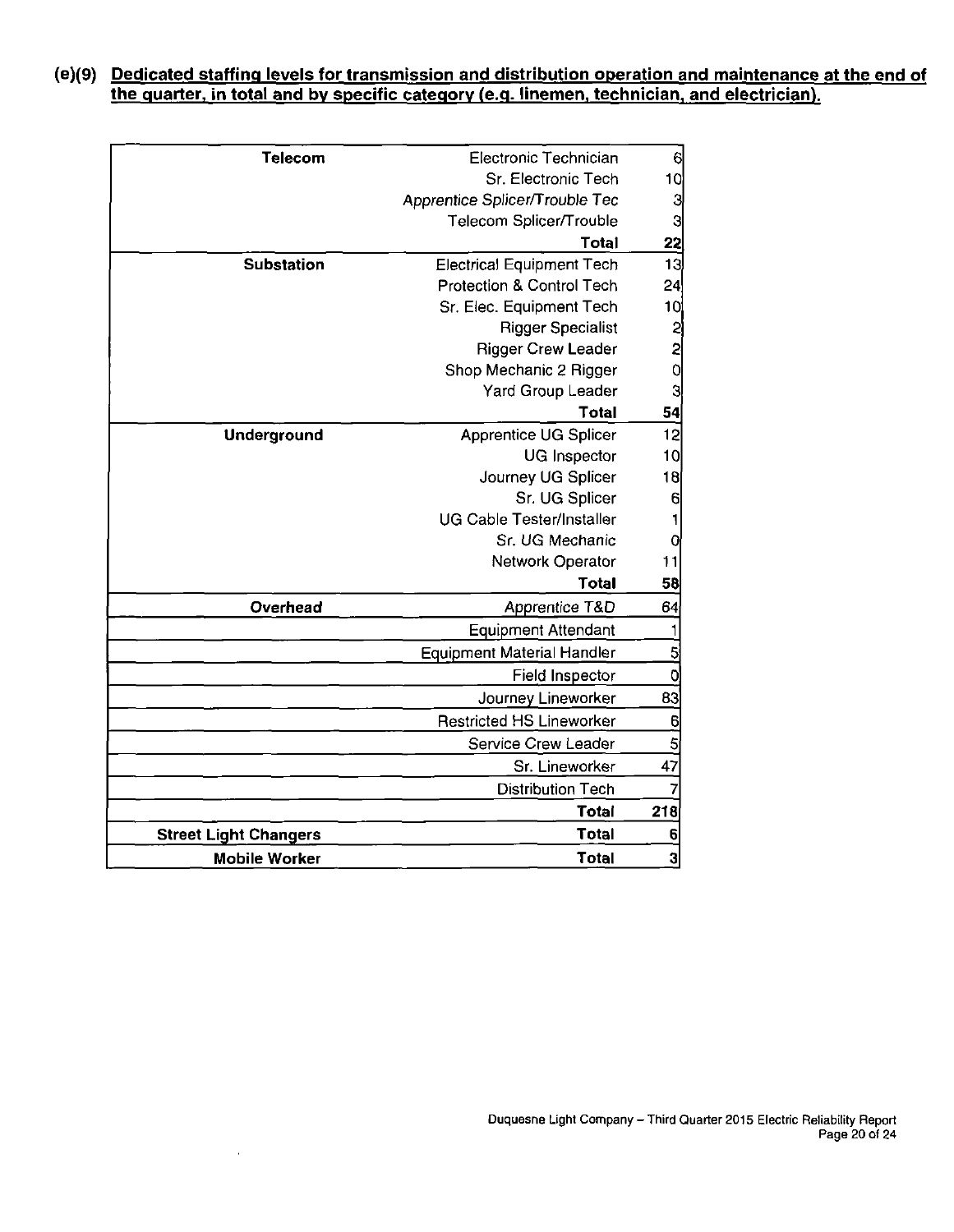| <b>Engineering</b>                       | <b>Drafter</b>                 | $\mathbf 0$    |
|------------------------------------------|--------------------------------|----------------|
|                                          | General Clerk - Grad           | 7              |
|                                          | <b>General Technician</b>      | 0              |
|                                          | <b>GIS Technician</b>          | 6              |
|                                          | <b>Head File Record Clerk</b>  | 1              |
|                                          | Permit Clerk                   | 1              |
|                                          | Survey Instrument              | 3              |
|                                          | Right of Way Agent A           | 4              |
|                                          | Sr. Technician                 | 10             |
|                                          | T&D Mobile Worker              | 8              |
|                                          | <b>Technician A</b>            | 3              |
|                                          | <b>Technician B</b>            | 4              |
|                                          | Technician C                   | 6              |
|                                          | Design Tech                    | 1              |
|                                          | Test Technician, Mobile        | з              |
|                                          | <b>Total</b>                   | 60             |
| <b>Service Center Technician</b>         | Sr. Technician                 | 8              |
|                                          | Technician                     |                |
|                                          | Total                          | 9              |
| <b>Traveling Operator/Troubleshooter</b> | Senior Operator                | 26             |
|                                          | <b>Traveling Operator</b>      | 3              |
|                                          | Troubleshooter 1/C             | 6              |
|                                          | Troubleshooter                 | 12             |
|                                          | Total                          | 47             |
| <b>Load Dispatcher</b>                   | <b>Total</b>                   | 12             |
| <b>Meter Technician</b>                  | Meter Technician               | 8              |
|                                          | Sr. Meter Technician           | 20             |
|                                          | Total                          | 28             |
| <b>Meter Reader</b>                      | <b>Total</b>                   | 14             |
| <b>Customer Service Representatives</b>  | <b>Autodialing Operator</b>    | 8              |
|                                          | <b>Autodialing Operator PT</b> | $\overline{2}$ |
|                                          | <b>Customer Service Rep</b>    | 105            |
|                                          | <b>Customer Service Rep PT</b> | 10             |
|                                          | <b>Word Processing Clerk</b>   |                |
|                                          | Sr. Customer Service           | 5              |
|                                          | Total                          | 131            |
| <b>Admin/Supervisory/Mgmt</b>            | Total                          | 397            |
|                                          | <b>TOTAL</b>                   | 1,059          |

 $\hat{\mathcal{A}}$ 

 $\ddot{\phantom{a}}$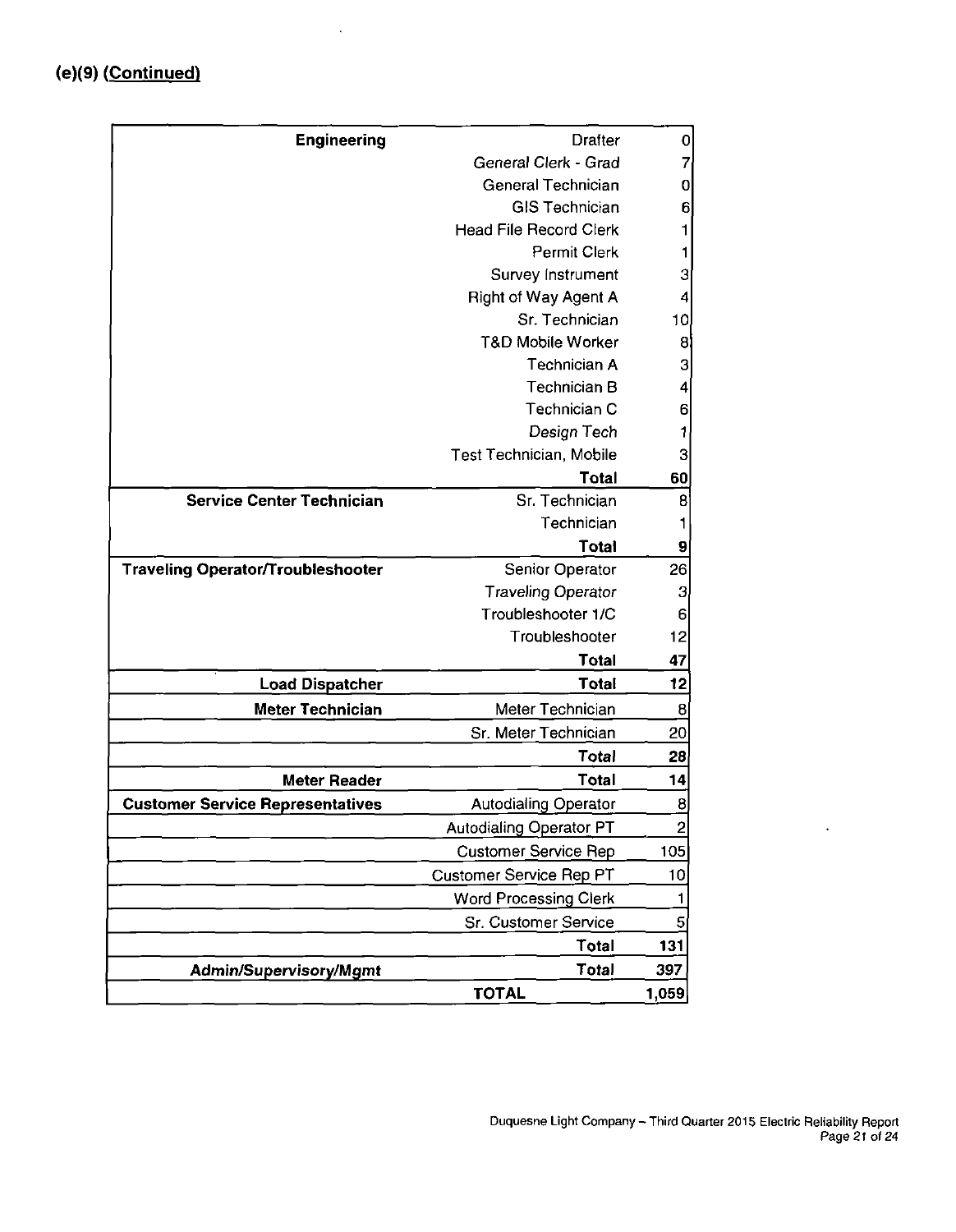#### **(e)(10) Quarterly and vear-to-date information on contractor hours and dollars for transmission and distribution operation and maintenance.**

 $\ddot{\phantom{a}}$ 

**(Confidential information has been redacted.)** 

# **Third Quarter 2015**

**Contractor Dollars: Contractor Hours:** 

# **YTD 2015**

 $\ddot{\phantom{a}}$ 

**Contractor Dollars: Contractor Hours:**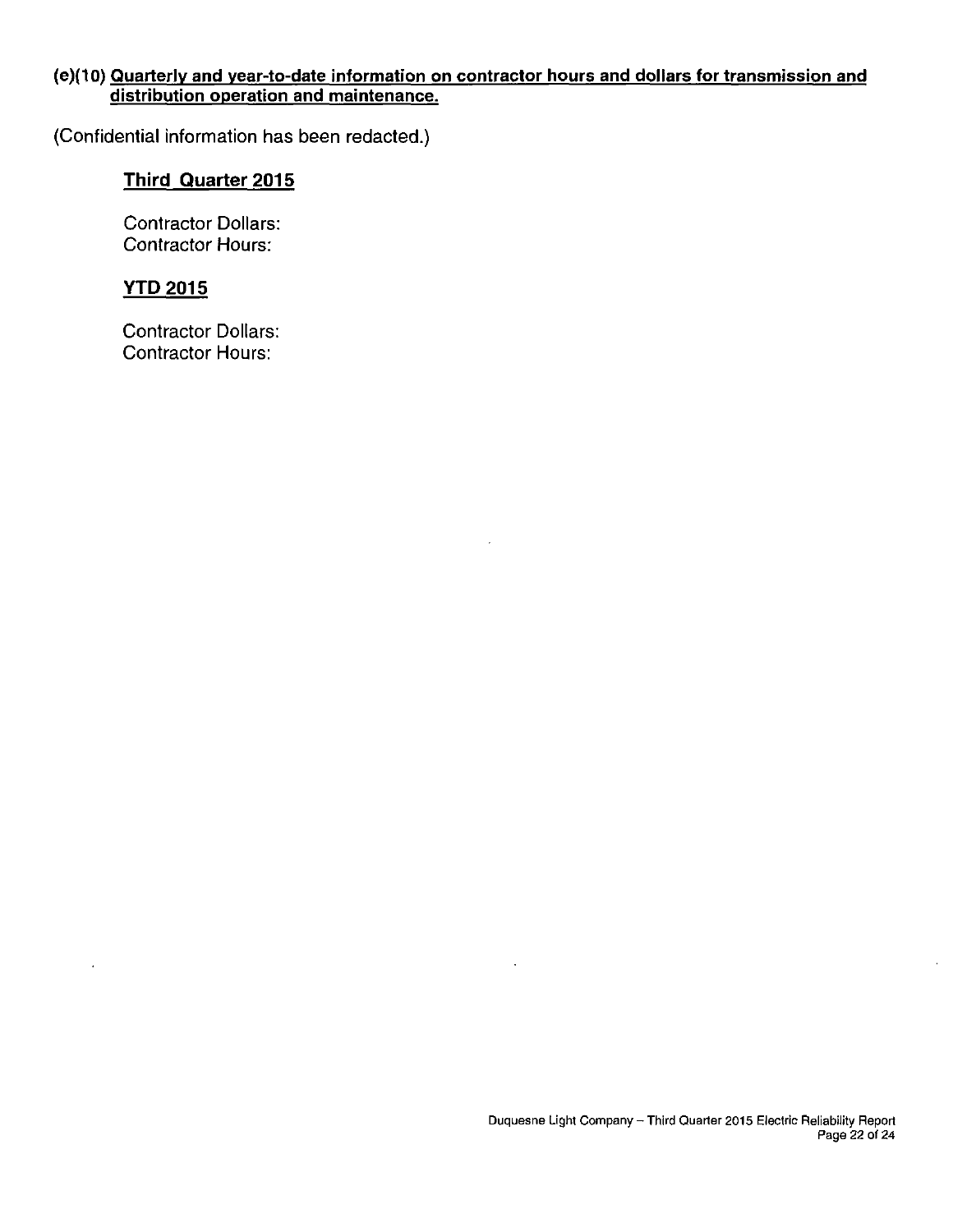**(e)(11) Monthly call-out acceptance rate for transmission and distribution maintenance workers presented in terms of both the percentage of accepted call-outs and the amount of time it takes the EDC to obtain the necessary personnel. A brief description of the EDC's call-out procedure should be included when appropriate.** 

| VUII VALITUVURRUHVU HURU VIII SAMIRUI LUTU |         |                 |              |                   |  |  |  |  |
|--------------------------------------------|---------|-----------------|--------------|-------------------|--|--|--|--|
| Month                                      | Accepts | <b>Refusals</b> | <b>Total</b> | <b>Percentage</b> |  |  |  |  |
| July                                       | 367     | 534             | 901          | 41%               |  |  |  |  |
| <b>August</b>                              | 198     | 268             | 466          | 42%               |  |  |  |  |
| <b>September</b>                           | 185     | 282             | 467          | 40%               |  |  |  |  |

#### **Call-Out Acceptance Rate -3rd Quarter 2015**

#### Amount of Time it Takes to Obtain the Necessary Personnel - 3rd Quarter 2015

| <b>Month</b>     | <b>T</b> otal<br><b>Callout</b><br><b>Events</b> | <b>Necessary</b><br>Personnel<br><b>Accepting</b> | <b>Average Minutes:</b><br><b>Seconds per Callout</b><br><b>Event</b> | <b>Average Minutes:</b><br><b>Seconds per</b><br><b>Individual called</b> |
|------------------|--------------------------------------------------|---------------------------------------------------|-----------------------------------------------------------------------|---------------------------------------------------------------------------|
| July             | 112                                              | 366                                               | 5:58                                                                  | 1:19                                                                      |
| <b>August</b>    | 60                                               | 202                                               | 4:05                                                                  | 1:16                                                                      |
| <b>September</b> | 64                                               | 187                                               | 5:59                                                                  | 1:18                                                                      |
| 3Q 2015          | 236                                              | 755                                               | 5:29                                                                  | 1:18                                                                      |
| <b>2015 YTD</b>  | 798                                              | 2,444                                             | 4:41                                                                  | 1:18                                                                      |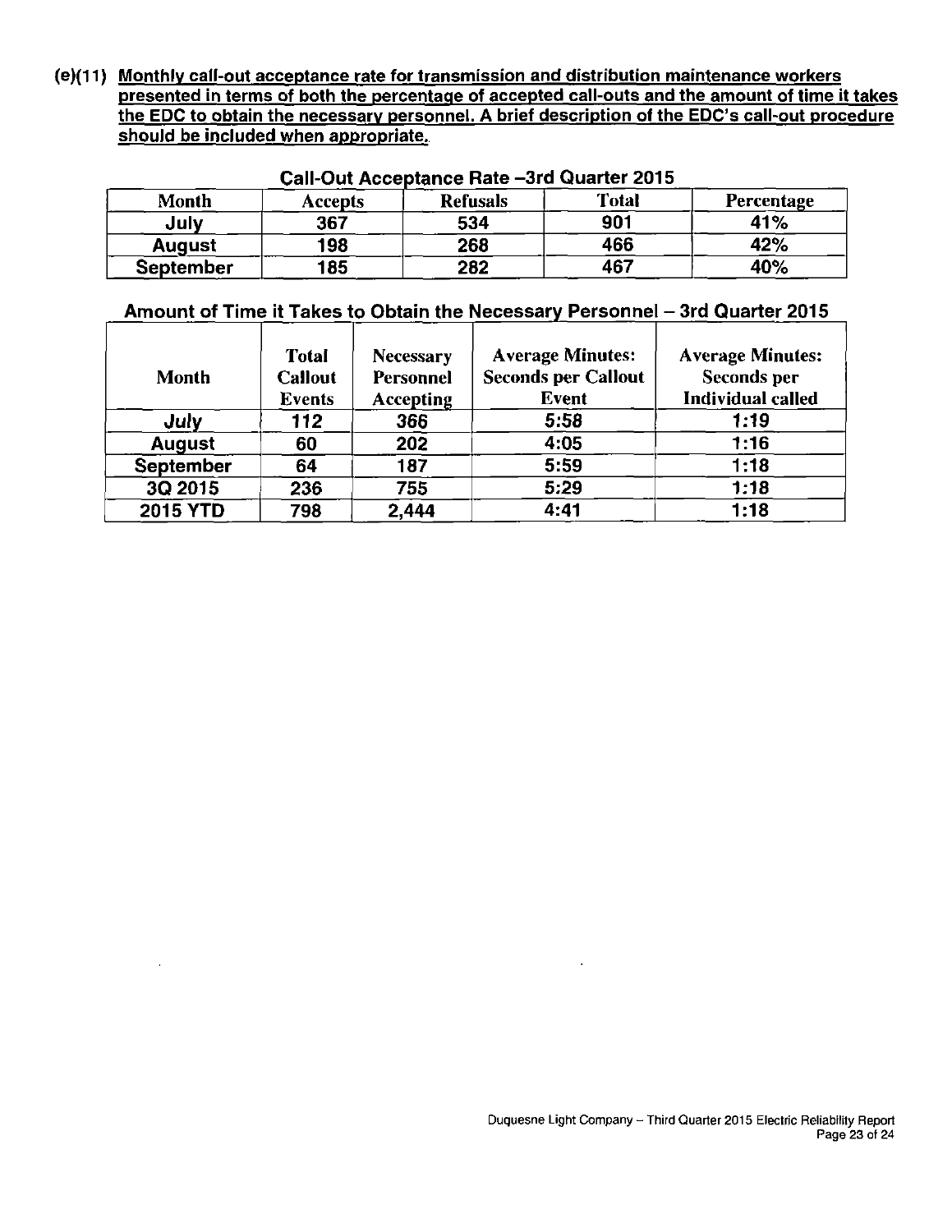#### **ATTACHMENT A**

#### **( e )(3) Rolling 12-month reliabilitv index values (SAIFI, CAIDI. SAIDI, and if available. MAIFI) and other pertinent information such as customers served, number of interruptions, customer minutes interrupted, number of lockouts, and so forth, for the worst performing 5% of the circuits in the system.**

| <b>Circuit</b> | <b>Name</b>         | <b>Service</b><br>Center | <b>Device</b>    | Lockouts | Connected<br><b>KVA</b> | Last<br>Outage | <b>Total KVA-</b><br><b>Minutes</b> | <b>Total KVA</b><br>Interrupted | <b>SAIDI</b> | <b>SAIFI</b> | <b>CAIDI</b> |
|----------------|---------------------|--------------------------|------------------|----------|-------------------------|----------------|-------------------------------------|---------------------------------|--------------|--------------|--------------|
|                |                     |                          | LOSS OF          |          |                         |                |                                     |                                 |              |              |              |
| 4478           | Hiawatha            | Preble                   | <b>SUPPLY</b>    | 5        | 5,684                   | 09/29/15       | 1,898,456                           | 28,420                          | 334          | 5.00         | 67           |
| 23710          | Pine Creek          | Edison                   | WA913            | 5        | 32,810                  | 09/19/15       | 6,948,526                           | 40,790                          | 212          | 1.24         | 170          |
|                |                     |                          | LOSS OF          |          |                         |                |                                     |                                 |              |              |              |
| 4676           | <b>Brierly</b>      | McKeesport               | <b>SUPPLY</b>    | 5        | 3,667                   | 07/14/15       | 1,318,669                           | 18,410                          | 360          | 5.02         | 72           |
| 23871          | Mt Nebo             | Raccoon                  | <b>WA853</b>     | 5        | 17,687                  | 09/29/15       | 6,584,618                           | 74,847                          | 372          | 4.23         | 88           |
| 23882          | Rankin              | Penn Hills               | <b>EA52</b>      | 4        | 16,932                  | 09/29/15       | 6,978,106                           | 47,561                          | 412          | 2.81         | 147          |
| 23640          | Midland             | Raccoon                  | R <sub>100</sub> | 4        | 27,835                  | 09/20/15       | 3,220,378                           | 37,783                          | 116          | 1.36         | 85           |
|                |                     |                          | LOSS OF          |          |                         |                |                                     |                                 |              |              |              |
| 4548/4549      | Connor              | Preble                   | <b>SUPPLY</b>    | 4        | 2,437                   | 09/16/15       | 1,297,972                           | 23,336                          | 533          | 9.58         | 56           |
| 23711          | Pine Creek          | Edison                   | <b>BREAKER</b>   | 4        | 34,935                  | 08/03/15       | 5,003,895                           | 45 044                          | 143          | 1.29         | 111          |
| 4266           | Grant               | Preble                   | <b>BREAKER</b>   | 3        | 5,113                   | 09/29/15       | 5,109,842                           | 15,464                          | 999          | 3.02         | 330          |
|                |                     |                          | BREAKER,         |          |                         |                |                                     |                                 |              |              |              |
| 23870          | Mt. Nebo            | Raccoon                  | <b>WA557</b>     | 3, 3     | 26,795                  | 09/24/15       | 8,734,569                           | 57,217                          | 326          | 2.14         | 153          |
| 4436           | Lawrence            | Penn Hills               | <b>BREAKER</b>   | 3        | 4,340                   | 09/15/15       | 922,076                             | 13,157                          | 212          | 3.03         | 70           |
| 23820          | Highland            | Edison                   | <b>BREAKER</b>   | 3        | 32,049                  | 09/11/15       | 6,563,801                           | 89,067                          | 205          | 2.78         | 74           |
| 23679          | Woodville           | Preble                   | R <sub>100</sub> | 3        | 16,057                  | 08/30/15       | 6,040,553                           | 24,113                          | 376          | 1.50         | 251          |
|                |                     |                          | <b>LOSS OF</b>   |          |                         |                |                                     |                                 |              |              |              |
| 4627           | <b>Turtle Creek</b> | Penn Hills               | <b>SUPPLY</b>    | 3        | 5,986                   | 07/23/15       | 810,737                             | 23,981                          | 135          | 4.01         | 34           |
| 23745          | Oakland             | Penn Hills               | EA200            | 3        | 28,489                  | 07/15/15       | 5,188,007                           | 50,410                          | 182          | 1.77         | 103          |
| 23734          | Universal           | Penn Hills               | EA3              | 3        | 20,093                  | 07/09/15       | 1,343,018                           | 32,190                          | 67           | 1.60         | 42           |
| 23682          | Woodville           | Preble                   | <b>BREAKER</b>   | 3        | 29,007                  | 07/06/15       | 2,285,173                           | 56,796                          | 79           | .96          | 40           |
| 23695          | Brunot Is.          | Preble                   | ER301            | 3        | 23,890                  | 06/27/15       | 4,039,048                           | 40,079                          | 169          | .68          | 101          |
| 23684          | Woodville           | Preble                   | ER806            | 3        | 24,417                  | 06/16/15       | 1,604,512                           | 17,459                          | 66           | 0.72         | 92           |
| 4420           | Mt. Pleasant        | Preble                   | <b>BREAKER</b>   | 3        | 2,261                   | 05/01/15       | 1,639,802                           | 10.542                          | 725          | 4.66         | 156          |
| 23770          | <b>Traverse Run</b> | Raccoon                  | <b>WR505</b>     | 3        | 19,469                  | 04/20/15       | 3,459,992                           | 30,674                          | 178          | .58          | 113          |